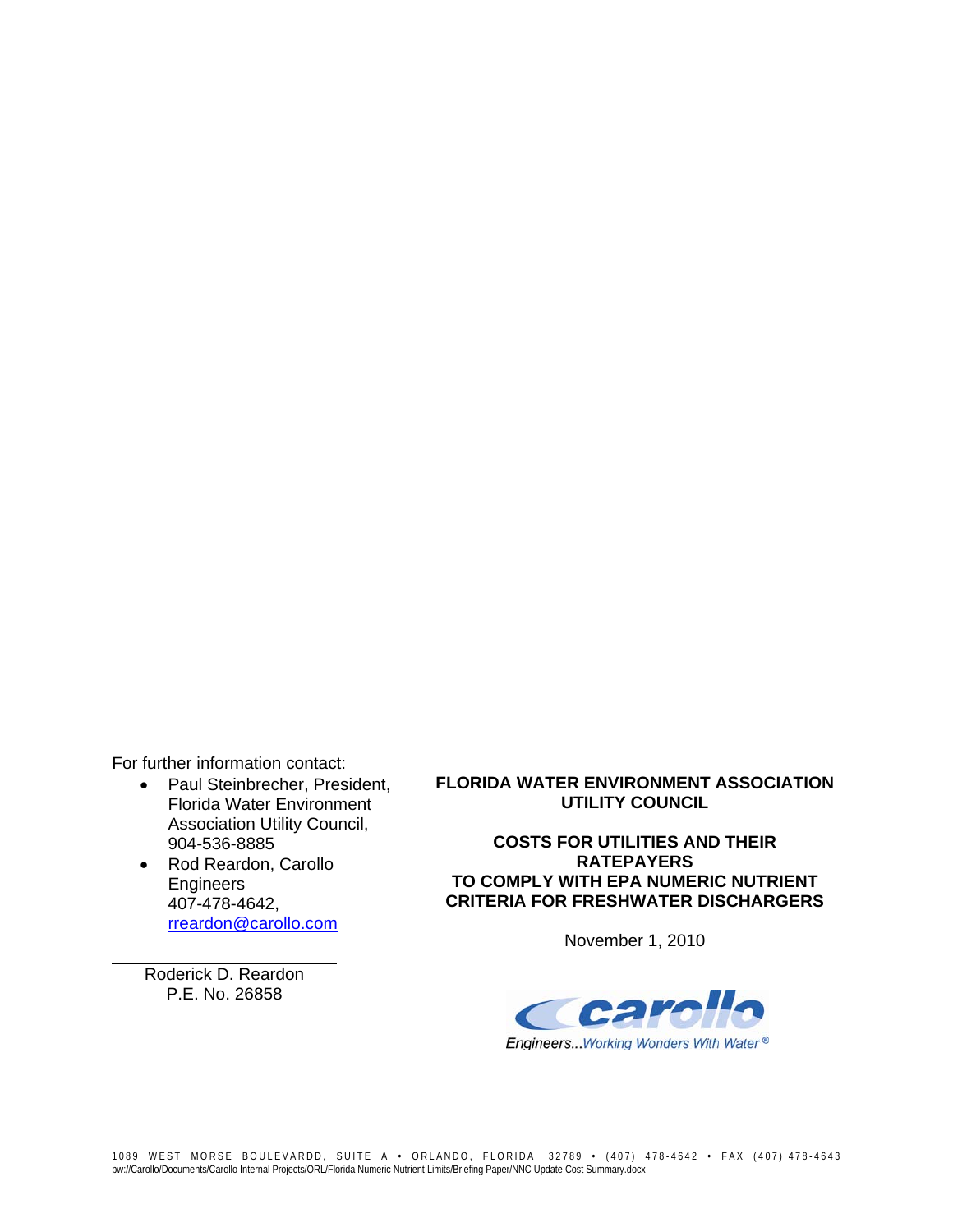#### **FLORIDA WATER ENVIRONMENT ASSOCIATION UTILITY COUNCIL**

#### **COSTS FOR UTILITIES AND THEIR RATE PAYERS TO COMPLY WITH EPA NUMERIC NUTRIENT CRITERIA FOR FRESHWATER DISCHARGERS**

# **TABLE OF CONTENTS**

#### **LIST OF TABLES**

| Table 1 | Summary of Estimated Project Costs and the Estimated Average Increase in<br>Annual Sewer Rates for Affected Utilities and their Ratepayers to Implement |     |
|---------|---------------------------------------------------------------------------------------------------------------------------------------------------------|-----|
|         |                                                                                                                                                         | - 6 |
| Table 2 | Summary of Estimated Project Costs and the Estimated Average Increase in                                                                                |     |

#### **LIST OF FIGURES**

Figure 1: Estimated Project Costs and Annual Sewer Rate Increases by Upgrade Type.............2

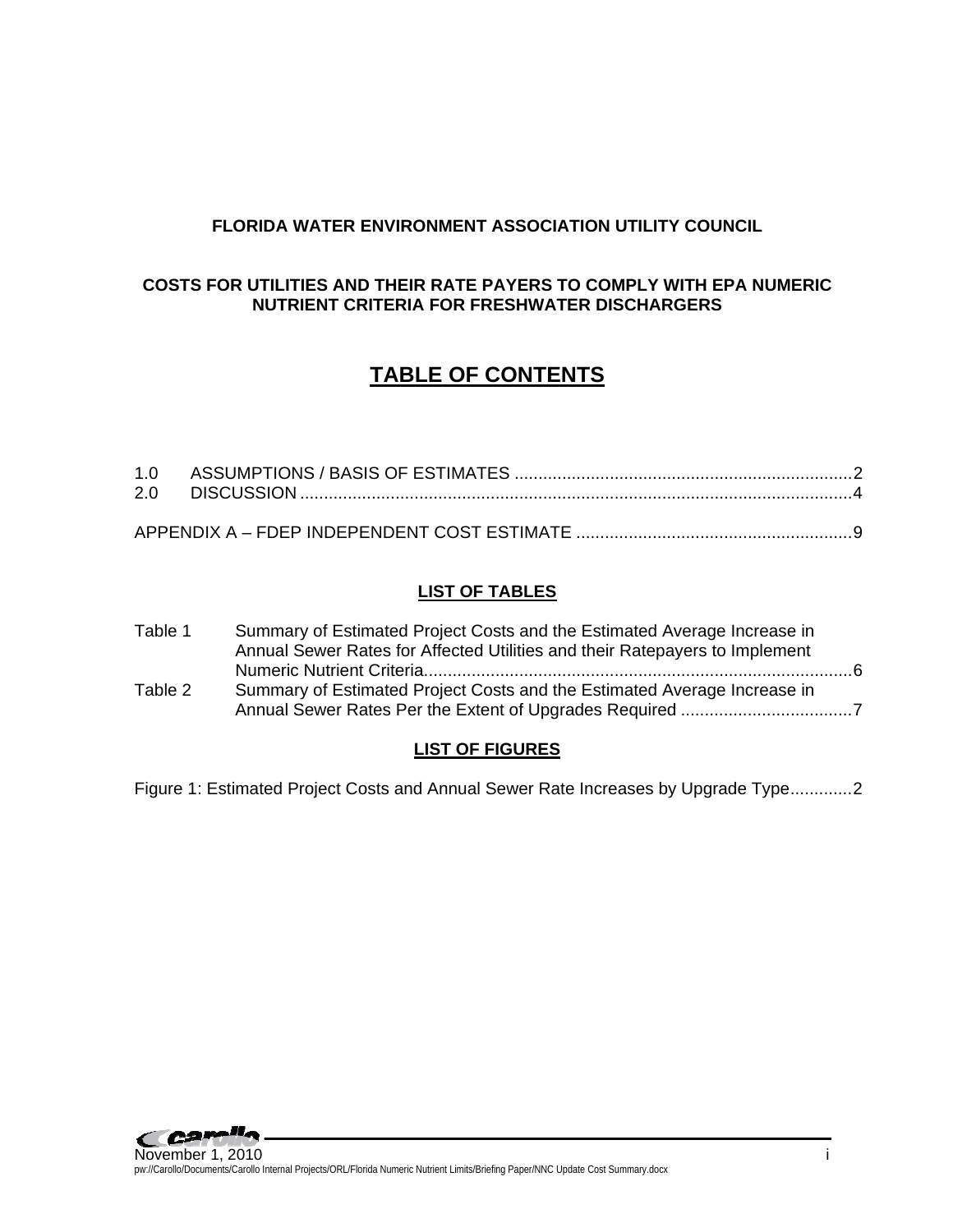#### **FLORIDA WATER ENVIRONMENT ASSOCIATION UTILITY COUNCIL COSTS FOR UTILITIES AND THEIR RATE PAYERS TO COMPLY WITH EPA NUMERIC NUTRIENT CRITERIA FOR FRESHWATER DISCHARGERS**

#### Acronym List

| <b>AWT</b>    | advanced wastewater treatment                                |
|---------------|--------------------------------------------------------------|
| <b>AWWTP</b>  | advanced wastewater treatment plant                          |
| gpcd          | gallons per capita per day                                   |
| CUP           | consumptive use permit                                       |
| <b>DIW</b>    | deep injection wells                                         |
| EPA           | <b>Environmental Protection Agency</b>                       |
| FDEP          | <b>Florida Department of Environmental Protection</b>        |
| <b>FWEAUC</b> | <b>Florida Water Environment Association Utility Council</b> |
| HLD           | high level disinfection                                      |
| МF            | microfiltration                                              |
| <b>NNC</b>    | numeric nutrient criteria                                    |
| O&M           | operation and maintenance                                    |
| RO.           | reverse osmosis                                              |
| <b>WRF</b>    | water reclamation facility                                   |
|               |                                                              |

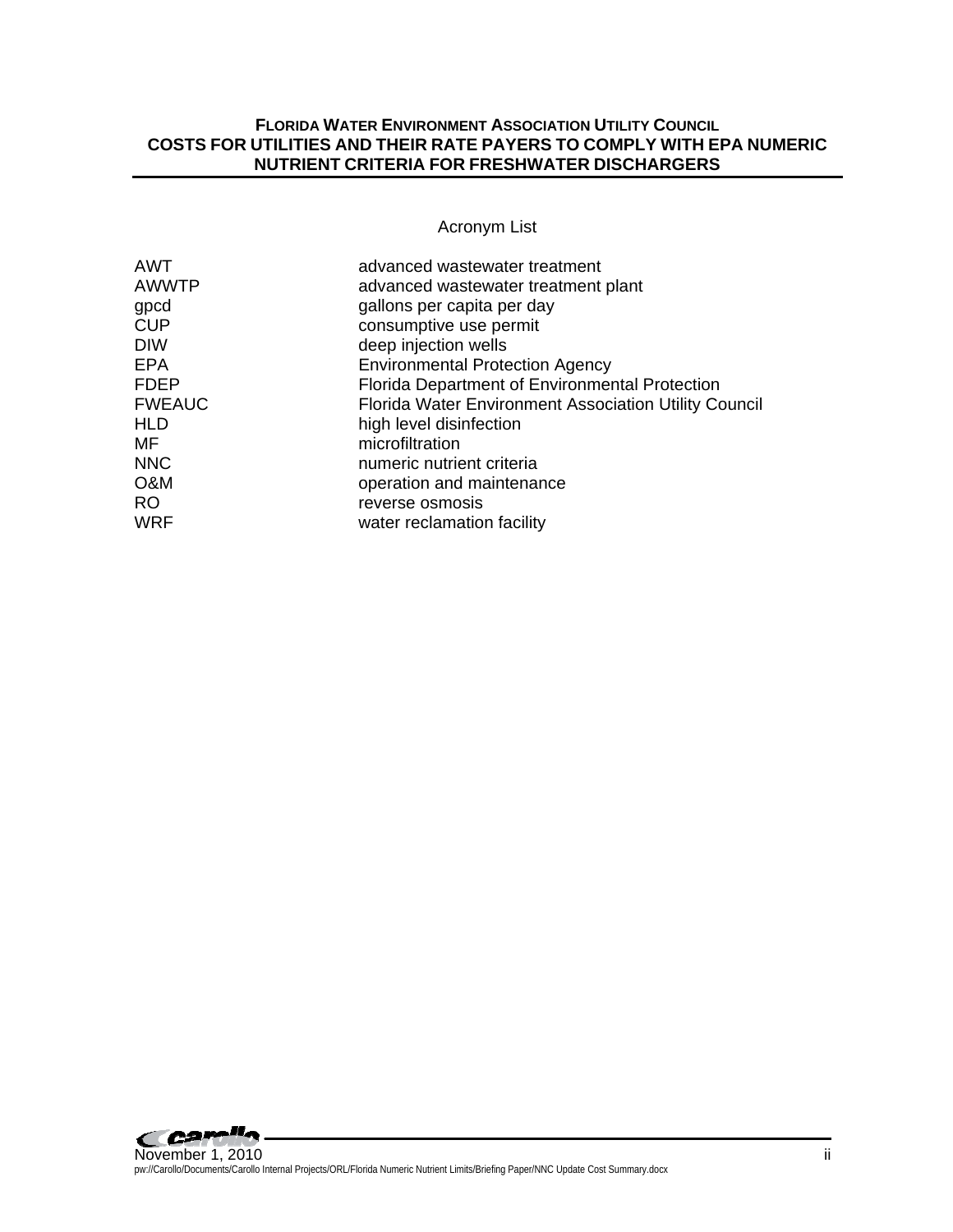## **Florida Water Environment Association Utility Council**

# **COSTS FOR UTILITIES AND THEIR RATE PAYERS TO COMPLY WITH EPA NUMERIC NUTRIENT CRITERIA FOR FRESHWATER DISCHARGERS**

In response to the Draft *Water Quality Standards for the State of Florida's Lakes and Flowing Waters* proposed by EPA, a cost estimate for compliance with this rule that is specific to utilities with freshwater discharges has been prepared. A previous cost estimate was prepared to estimate increases in annual user fees that typical utility customers could experience from implementation of EPA's proposed numeric nutrient criteria approach for both fresh and marine/estuarine discharges. The updated cost estimate for freshwater dischargers only is summarized herein. Section 1 lists the assumptions used in preparing the cost estimates. The assumptions are also listed in the Excel file (Carollo\_Freshwater\_NNC\_Costs.xls). The Florida Department of Environmental Protection (FDEP) prepared an independent cost analysis, which is also referred to in this report and attached as Appendix A. The original and updated Florida Water Environment Association Utility Council (FWEAUC) cost estimates as well as the FDEP cost estimate are provided.

Capital and operating cost increases, and the resulting increases in customer charges, are expected to vary greatly depending upon the physical location of each utility, its current treatment system, the suitability of local geologic formations for deep well disposal, and other factors. The range of estimated total project costs is between \$4.2 and \$6.7 billion, and the annual debt service, including incremental operating and maintenance costs, is expected to range from \$430 million to \$620 million per year. These costs are translated into estimated increases in annual customer charges for typical utilities to comply with the rule. Typical increases in customer charges are expected to range from \$570 to \$990 per year. The estimated rate increases to customers varies by category of solution, such as by use of deep well injection or by installation of extensive, tertiary treatment infrastructure. The typical increases in customer charges are summarized in Figure 1, which highlights the variability of costs that each utility could face.



November 1, 2010 1 and 1 and 1 and 1 and 1 and 1 and 1 and 1 and 1 and 1 and 1 and 1 and 1 and 1 and 1 and 1 and 1 and 1 and 1 and 1 and 1 and 1 and 1 and 1 and 1 and 1 and 1 and 1 and 1 and 1 and 1 and 1 and 1 and 1 and 1 pw://Carollo/Documents/Carollo Internal Projects/ORL/Florida Numeric Nutrient Limits/Briefing Paper/NNC Update Cost Summary.docx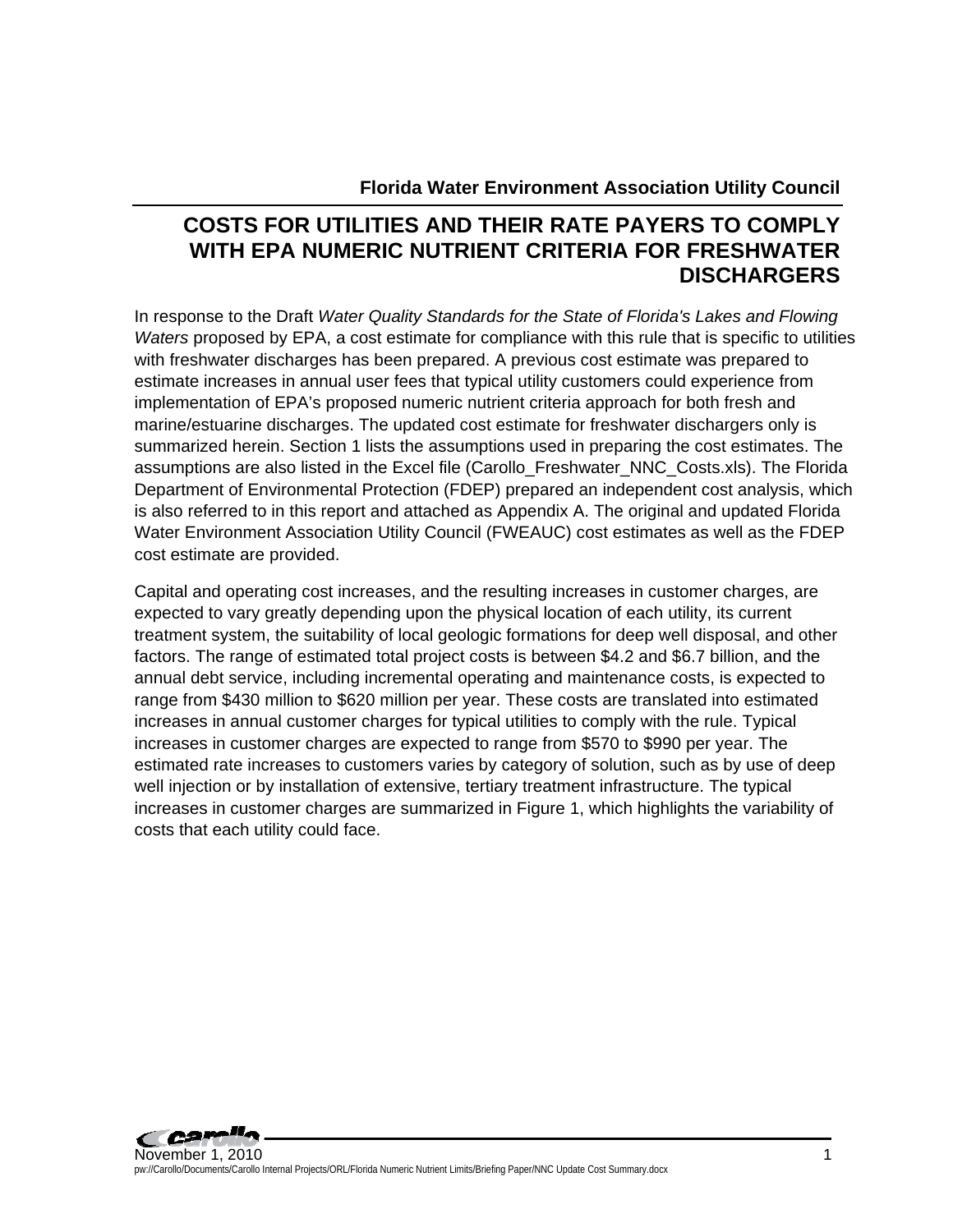

**Type of Upgrade**

**Figure 1: Estimated Project Costs and Annual Sewer Rate Increases by Upgrade Type** 

# **1.0 ASSUMPTIONS / BASIS OF ESTIMATES**

The assumptions used to determine the updated costs are as follows:

- All water reclamation facilities listed in the current FDEP inventory of wastewater treatment facilities available on the FDEP website are assumed to be active facilities unless noted. Inactive facilities and septage/residuals disposal facilities were not included in the analysis. (http://www.dep.state.fl.us/water/wastewater/facinfo.htm).
- No industrial facilities are included.
- The FDEP list of Class I municipal injection wells is assumed current. (http://www.dep.state.fl.us/Water/uic/index.htm).
- Project costs include estimated construction costs plus 30% of the estimated construction costs for contingencies and another 20% of the construction costs for administrative, legal, engineering, and financing costs.
- The costs to upgrade privately owned domestic treatment facilities are included in this estimate.
- All plants that currently discharge to freshwater, that are located in Counties that already have deep injection wells (DIW) of any kind (industrial wastewater, RO concentrate, etc.), will be allowed to construct a DIW as their method of disposal with

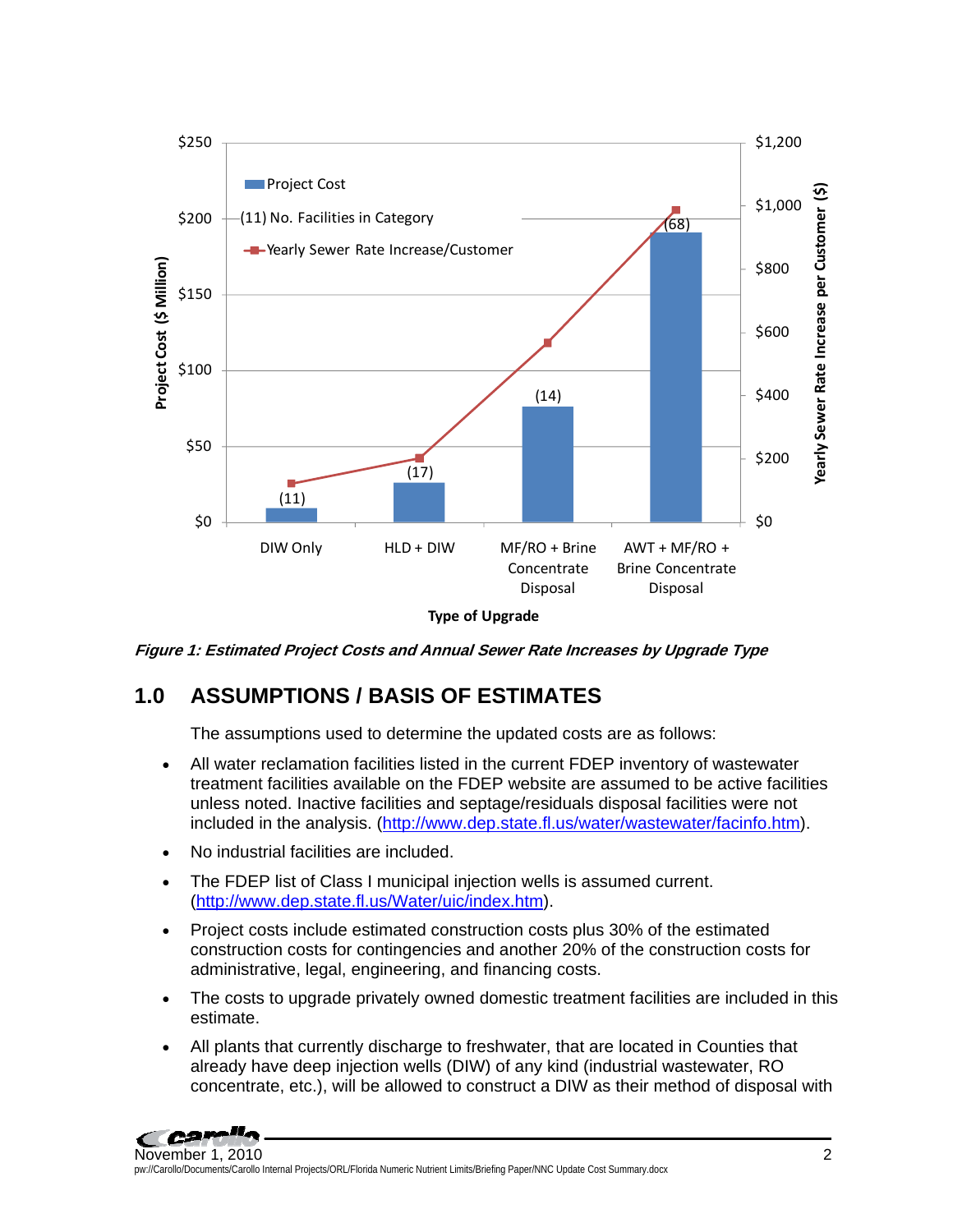the exception of Polk County. Polk County's one industrial well is so deep that municipal wells of that nature are assumed to be unlikely.

- Annual debt service is based on 30-year amortization schedule and 5% interest.
- Capital upgrades are assumed to be required for the existing design flow of each facility, while operating costs are based on an estimate of actual usage. Incremental O&M costs assume that all facilities are operating at 50% of design flow.
- The average customer size assumes 2.1 persons per household based on US Census information.
- A per capita flow of 100 gallons per day flow is assumed to estimate the population served by the listed water reclamation facilities.
- The range of project costs is based on two scenarios. In the base scenario, the cost estimate was prepared assuming that only existing facilities that are direct dischargers to freshwater as listed in the FDEP estimate of the cost to comply with the EPA freshwater numeric nutrient rule would be required to comply with the proposed nutrient criteria by either DIW effluent disposal or by upgrading to microfiltration MF/RO. The second, higher estimate of project costs, assumes that all the plants listed in the FDEP cost estimate and facilities listed by FDEP as wet weather and wetlands dischargers would be required to comply with the proposed nutrient rule by upgrading to MF/RO.
- Capital costs to upgrade existing facilities to meet Florida advanced wastewater treatment (AWT) limits are assumed to be \$8.20/gallon per day of permitted treatment capacity.
- A capital cost of \$5.00/gallon per day of permitted treatment capacity (feed water flow) is assumed to add tertiary microfiltration (MF) and reverse osmosis (RO) to existing facilities.
- A capital cost of \$3.10/gallon per day of treatment capacity (feed water flow) is assumed to construct brine concentrators and crystallizers for concentrate treatment.
- A capital cost of \$1.00/gallon per day of treatment capacity is assumed to construct necessary upgrades for tertiary filtration and high-level disinfection prior to deep well injection.
- Dried RO residuals were assumed to be acceptable for landfill disposal in sanitary landfills (i.e. the residuals are not hazardous materials)
- A water recovery of 80% is assumed for MF/RO treatment.
- A capital cost of \$1.10/gallon per day of treatment capacity is assumed to add a new deep well to a facility for effluent disposal.
- An incremental cost of \$1.00/1000 gallons treated is assumed for the annual operation and maintenance (O&M) costs associated with running AWT and MF/RO.
- An incremental cost of \$0.50/1000 gallons treated is assumed for the annual O&M costs associated with running equipment associated with tertiary filters and high-level disinfection (HLD).
- A cost of \$3.00/1000 gallons treated is assumed for the O&M cost associated with running a brine concentrator/crystallizer. This is based on the facility flow and is in addition to the costs for operating the AWT and MF/RO facilities.

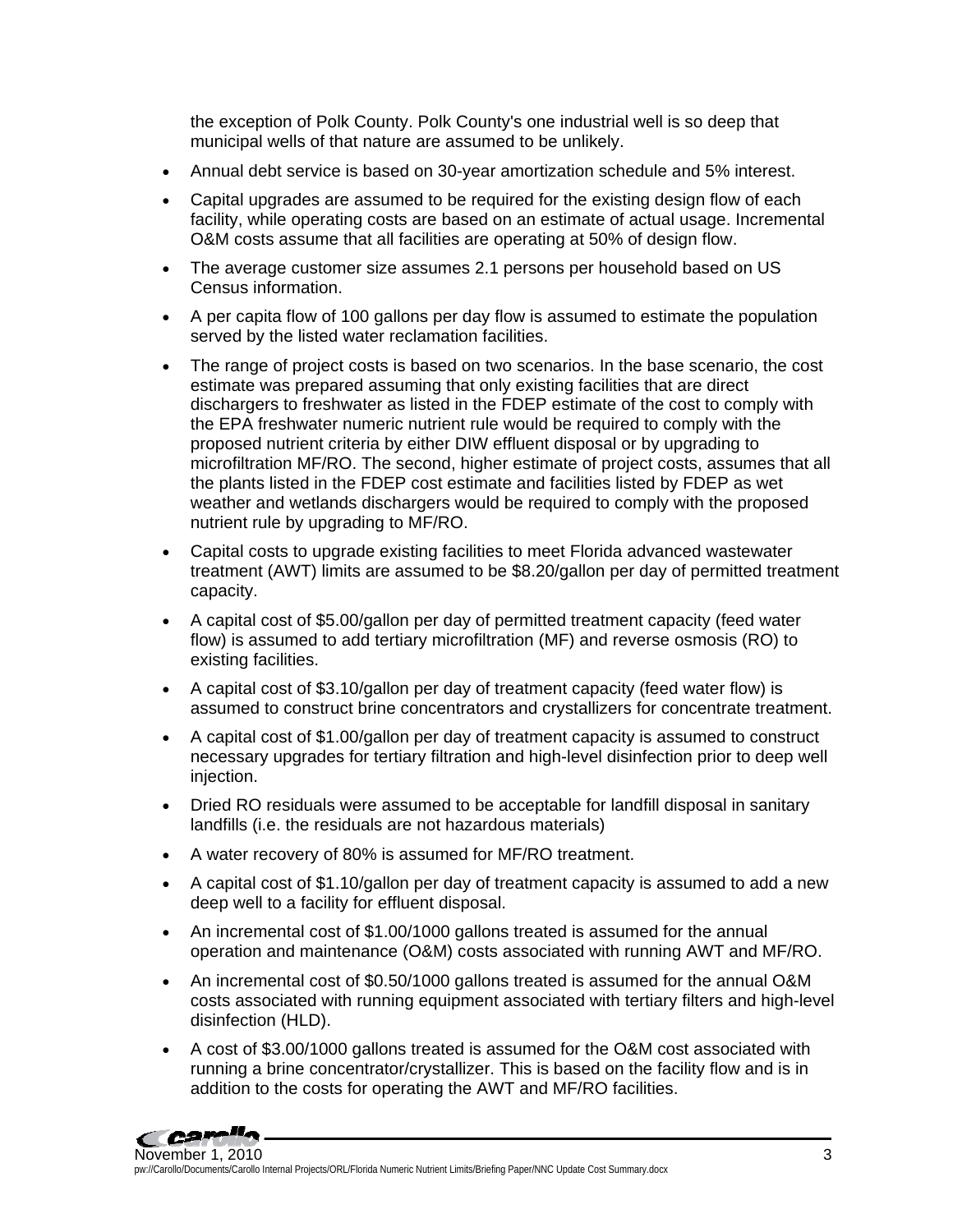- All water reclamation facilities are assumed to incur similar construction and operating costs (i.e. the differences that are expected from plant to plant in actuality are averaged out in this analysis).
- No costs were included for plants with existing DIWs.
- Where any flow discrepancies existed between the FDEP and the FWEAUC cost estimate, the flow listed in the EPA PCS database was used.
- No plants discharging to marine waters or South Florida canals are included in this cost estimate.

# **2.0 DISCUSSION**

The minimum costs to the utility sector from EPA's proposed rule on numeric nutrient criteria for freshwaters were prepared using a base list of existing treatment facilities that currently discharge reclaimed water to freshwater lakes, rivers, and streams. This base list for this updated cost estimate includes the facilities used in the FDEP cost estimate with the exception of the Pinellas County's South Cross Bayou Water Reclamation Facility (WRF), the City of Clearwater's Northeast Advanced Wastewater Treatment Plant (AWWTP), and the Seacoast Utilities PGA WWTP. The South Cross Bayou WRF and Northeast AWWTP both discharge to marine waters. The PGA WWTP discharges to a South Florida canal. The upper end of the cost range was developed by adding to the base list those facilities that discharge to wetlands and intermittently to freshwaters during wet weather. The estimate for the base list plus wetland and wet weather dischargers includes those facilities listed as such by FDEP.

The following example is provided to illustrate how the unit cost assumptions were used to estimate the costs to upgrade facilities to meet the EPA rule. A 10 mgd facility supplying reclaimed water for reuse needs to upgrade their treatment process to provide AWT and MF/RO to meet the proposed numeric nutrient criteria. Upgrading to AWT costs \$8.20 per gallon of treatment capacity, or \$82 million for this example. The addition of MF/RO costs \$5.00 per gallon of treatment capacity, costing this plant an additional \$50 million. Concentrate disposal will be accomplished with a brine concentrator and crystallizer because DIWs are not possible in this area. At \$3.10 per gallon of treatment capacity, this is an additional \$31 million for the concentrators and crystallizers. The total capital cost for this project would be \$163 million, plus 30% of the construction cost for contingencies and another 20% for project costs for a total of \$254 million. Incremental O&M costs for the upgraded plant were estimated by assuming that the facility is operating at 50% of the total plant design capacity, or 5 mgd for this example. The additional O&M for AWT and MF/RO is \$1.00 per 1000 gallons treated, which equates to an additional \$5,000 per day or \$150,000 per month. The brine disposal O&M is an additional \$3.00 per 1000 gallons treated, which equates to another \$15,000 per day or \$450,000 per month. This is a total of \$600,000 per month in additional O&M costs for this facility.

The debt service at 5% interest over 30 years for the capital cost of the upgrades will be \$16.5 million per year. This equates to a debt service per 1000 gallons treated of \$4.53. To estimate the population for the service area of the 10 mgd facility at 50 percent capacity, a unit flow rate of 100 gallons of wastewater per capita per day (gpcd) is assumed. The

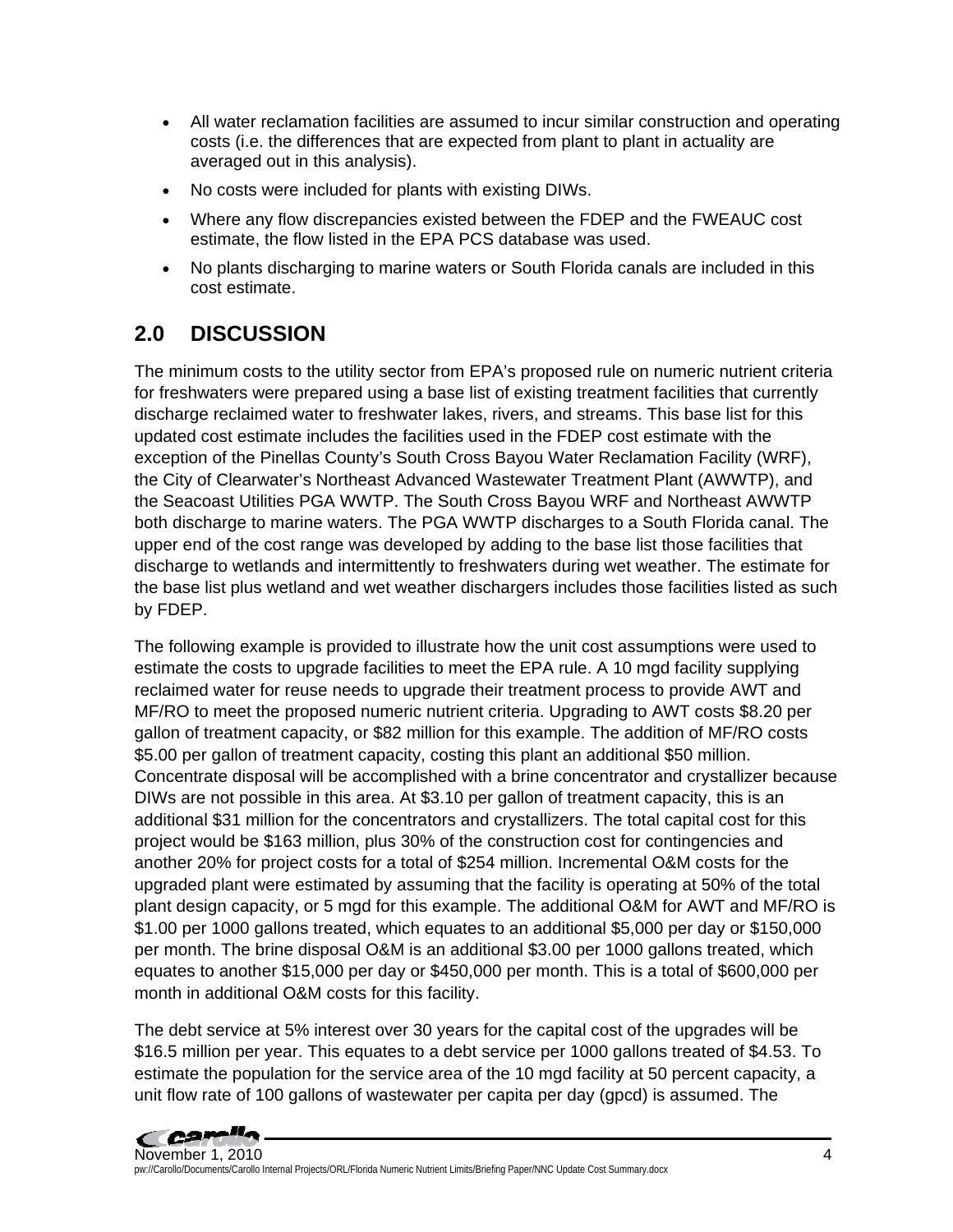estimated population of this area is 50,000 people. Therefore, the capital cost per household per month, assuming an average household of 2.1 people, is \$57. Similarly, the O&M cost per household per month is \$25. This is a total additional cost of \$82 per month, or \$988 per year, for each household. A similar calculation was done for each freshwater discharger.

The updated FWEAUC cost estimates for facilities discharging to freshwaters is provided in Table 1. The original FWEAUC and FDEP cost estimates are also provided in Table 1 for comparison. The estimated total project costs for utilities in the State to comply with the Proposed Final Rule for Freshwaters is between \$4.2 and \$6.7 billion, depending on how wetland, wet weather and reuse systems are regulated. This agrees very well with the FDEP estimate of \$4.2 billion, which was based only on direct dischargers. Actual costs to the utility sector will be higher than this minimum base cost and are dependent upon how many predominately reuse and wet weather or wetland discharge facilities also are required to meet the more stringent discharge standards. At this time, the language in the rule is unclear as to how wetland, wet weather, and reuse systems will be regulated.

The annual debt service, including incremental operating and maintenance costs, is expected to range from a low of \$430 million up to \$620 million. Converting this debt service to average residential wastewater rates results in estimated increases in annual customer sewer rates needed to fund compliance with the rule that range from \$578 to \$696 per customer per year. These are the average values for all users in the entire state that now discharge to freshwaters.

The actual sewer rate increase by utility will be highly variable, depending upon the proximity of a utility to a geological area where deep well disposal is allowed, the extent of the utility's existing reuse system, the utility's desire to supplement existing groundwater supplies with the reclaimed water from MF/RO treatment to augment potable supplies indirectly, and other factors.

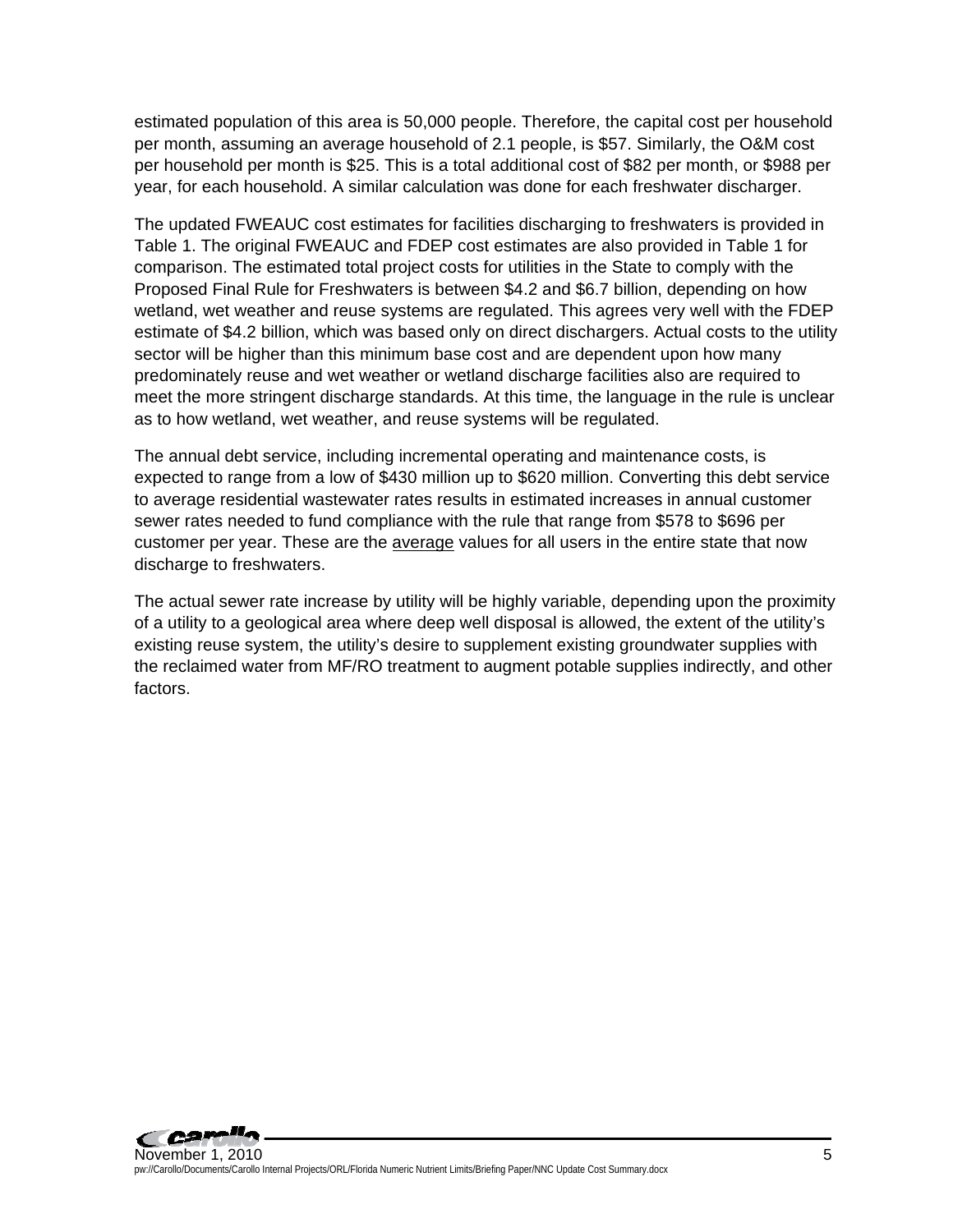| Table 1                      | Summary of Estimated Project Costs and the Estimated Average Increase in Annual Sewer Rates for Affected<br>Utilities and their Ratepayers to Implement Numeric Nutrient Criteria. |                     |                                      |                                               |                                                     |
|------------------------------|------------------------------------------------------------------------------------------------------------------------------------------------------------------------------------|---------------------|--------------------------------------|-----------------------------------------------|-----------------------------------------------------|
| Source of<br><b>Estimate</b> | <b>Plants Included</b>                                                                                                                                                             | <b>Project Cost</b> | <b>Annual Debt</b><br><b>Service</b> | <b>Annual Debt Service</b><br>(Including O&M) | <b>Increase in Annual</b><br><b>Operating Costs</b> |
| Updated<br><b>FWEAUC</b>     | <b>Base List of Florida</b><br><b>Freshwater Dischargers</b><br>(Direct Discharges Only)                                                                                           | \$4,200,000,000     | \$276,000,000                        | \$430,000,000                                 | \$155,000,000                                       |
|                              | Base List + All Other<br><b>Freshwater Dischargers</b>                                                                                                                             | \$6,700,000,000     | \$438,000,000                        | \$619,000,000                                 | \$181,000,000                                       |
| Original<br><b>FWEAUC</b>    | <b>Florida Facilities with NPDES</b><br><b>Permits</b>                                                                                                                             | \$24,400,000,000    | \$1,600,000,000                      | \$2,000,000,000                               | \$433,000,000                                       |
|                              | <b>All Florida Facilities</b>                                                                                                                                                      | \$50,700,000,000    | \$3,300,000,000                      | \$4,600,000,000                               | \$1,300,000,000                                     |
| <b>FDEP</b>                  | <b>Base List of Florida</b><br><b>Freshwater Dischargers</b><br>(Direct Dischargers Only <sup>(1)</sup>                                                                            | \$4,200,000,000     | \$271,000,000                        | \$456,000,000                                 | \$185,000,000                                       |
| Notes:                       |                                                                                                                                                                                    | $\mathbf{r}$        |                                      |                                               |                                                     |

1. The FDEP Base List includes South Cross Bayou WRF, Clearwater Northeast AWWTP, and Seacoast Utilities PGA WWTP, which are not included in the updated base list. These were excluded from the updated base list because they discharge to marine waters or South Florida Canals.

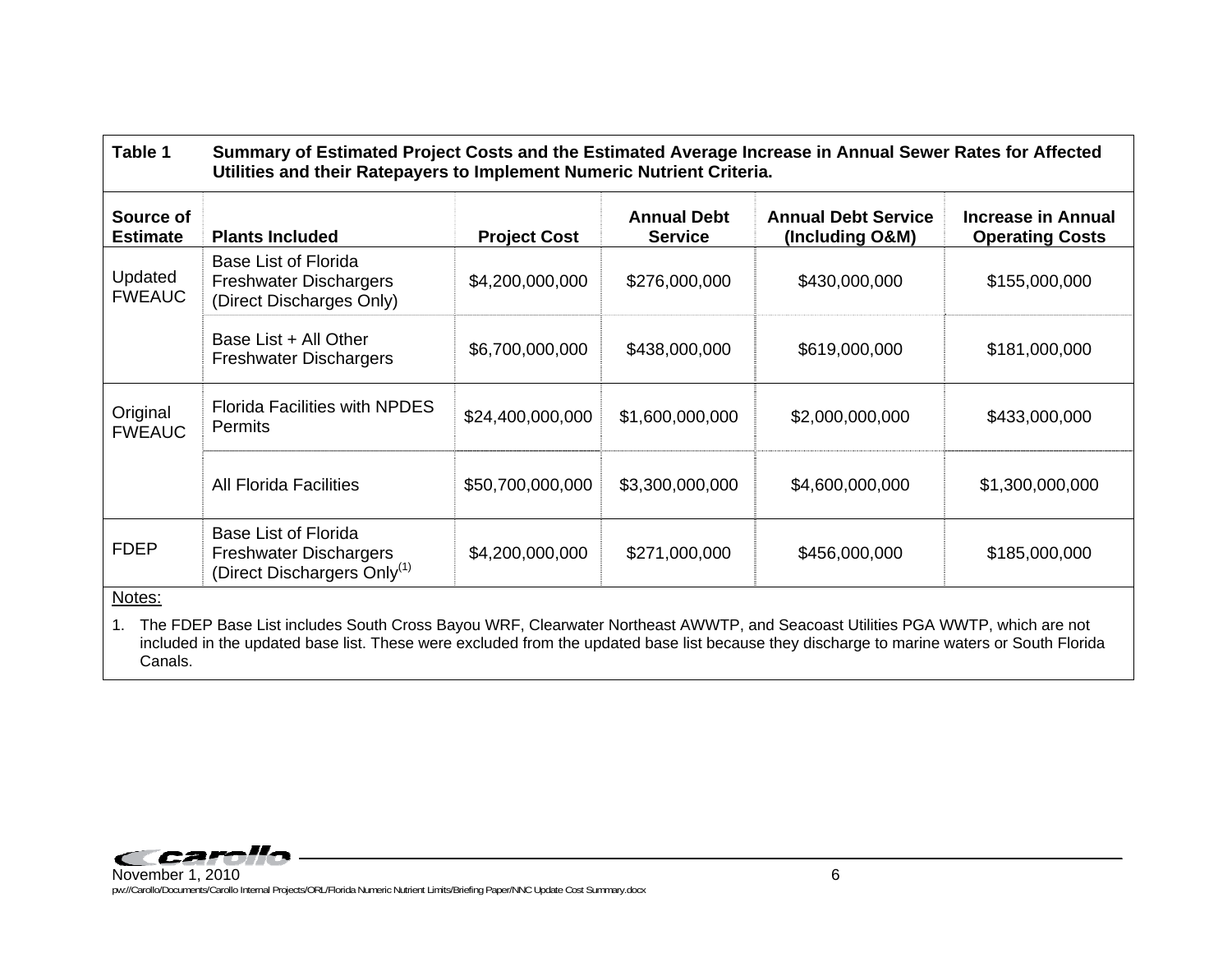| Table 2                                                              | Summary of Estimated Project Costs and the Estimated Average<br>Increase in Annual Sewer Rates Per the Extent of Upgrades Required |                                                                       |  |  |  |
|----------------------------------------------------------------------|------------------------------------------------------------------------------------------------------------------------------------|-----------------------------------------------------------------------|--|--|--|
| <b>Type of Upgrade</b><br>(Number of Facilities in this<br>Estimate) | <b>Project Cost</b>                                                                                                                | <b>Estimated Yearly Sewer</b><br>Rate Increase per<br><b>Customer</b> |  |  |  |
| AWT + MF/RO + Brine Concentrate<br>Disposal (68)                     | \$191,000,000                                                                                                                      | \$990                                                                 |  |  |  |
| MF/RO + Brine Concentrate<br>Disposal (14)                           | \$76,000,000                                                                                                                       | \$570                                                                 |  |  |  |
| $HLD + DIW (17)$                                                     | \$26,000,000                                                                                                                       | \$200                                                                 |  |  |  |
| DIW Only (11)                                                        | \$9,000,000                                                                                                                        | \$120                                                                 |  |  |  |

The corresponding estimated increases in annual costs by the type of treatment plant upgrades assumed to be required are provided in Table 2. The types of upgrades listed in Table 2 are representative of those that would be required for plants to comply with the proposed numeric nutrient criteria for Florida's lakes and flowing waters. The type of upgrades required for a freshwater discharger to comply with the proposed rule will depend on the existing level of treatment at the plant and the proximity of the plant to a DIW. As a result of this variability, the required increases in sewer rates might be as low as \$120 per year for those areas able to use deep well injection, to nearly \$990 per year for those utilities relying on extensive MF/RO treatment. Only facilities in the same county as an existing DIW are assumed to have the option to discharge to a DIW, all others must use MF/RO. Facilities that are not meeting AWT limits must also upgrade their plants to AWT if using MF/RO, or upgrade to HLD if using DIW. Also shown in Table 2, is the number of facilities used in this cost estimate that were estimated to fall into each of these categories. As shown here, most of the facilities will require the more costly upgrades.

The availability of DIWs for effluent disposal will be a lower cost alternative for a utility when compared to construction of a new or expanded reuse system or upgraded treatment facilities. This could unfortunately reduce the amount of reclaimed water that is reused, and is contrary to the State's desire to promote the use of reclaimed water as an alternative water supply. Utilities that do not have the option of a DIW, must find another method to meet the numeric nutrient criteria such as extensive reuse or implementing a high performance treatment technology like MF/RO. The feasibility and cost competitiveness of reuse as a disposal alternative will depend on how reuse facilities can treat and discharge or store excess flows generated during wet weather. Currently the Apricot Rule encourages reuse by allowing reuse systems to discharge excess water during wet weather if the reclaimed water meets Florida AWT standards. If wet weather discharges must meet the numeric water quality criteria as currently proposed, there would be a strong disincentive for communities to implement, continue, or expand reuse systems. Other utilities faced with consumptive use permit (CUP) conditions for reuse and the need to meet the NNC rule, and unable to use a

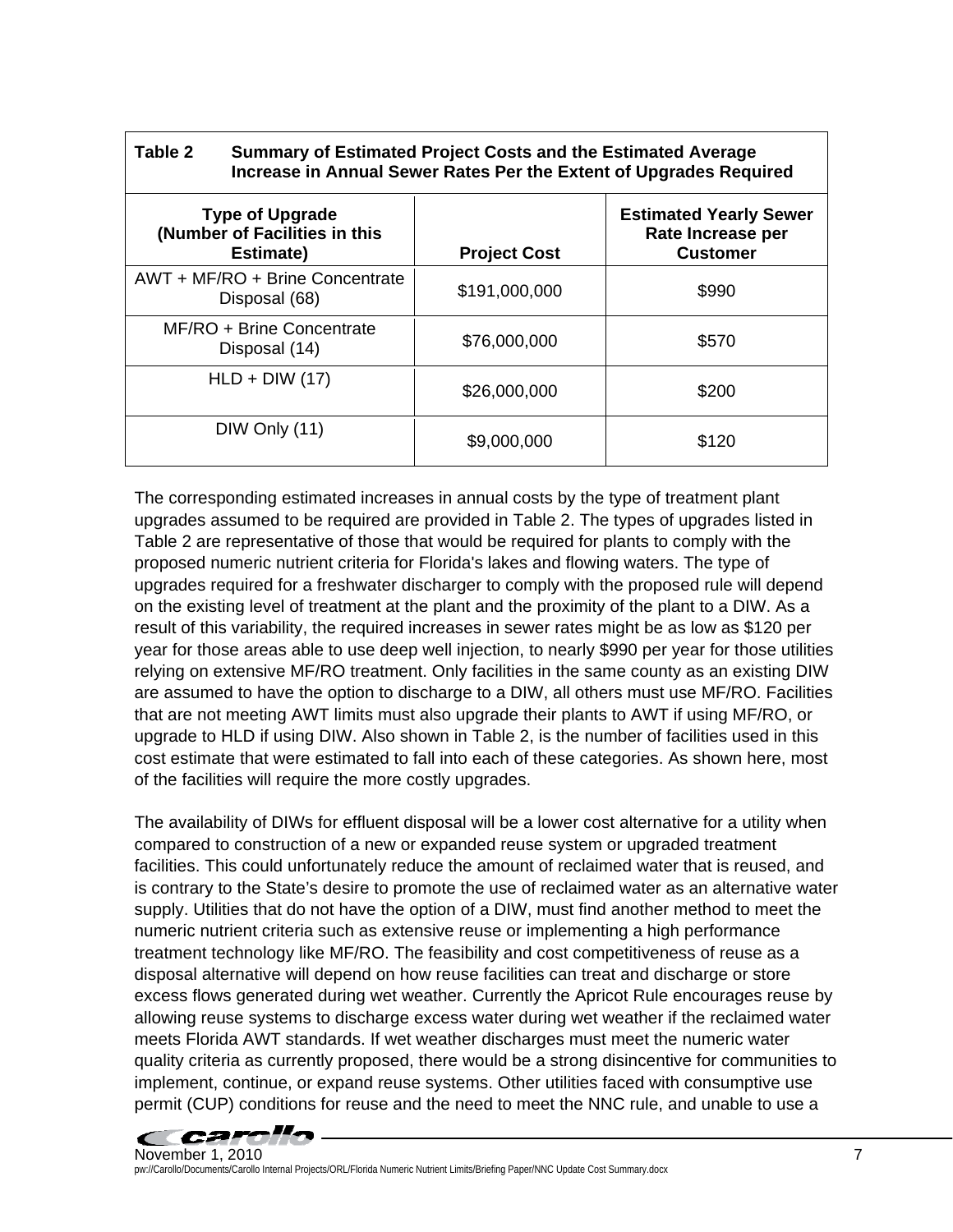DIW, may find it more economical to implement MF/RO to meet drinking water standards and directly inject the water into a potable aquifer. Ultimately, a currently unknown number of communities will be forced to implement MF/RO with brine concentrate disposal. These customers are expected to experience an increase in user chargers of \$570 to \$990 per year per household.

This updated estimate includes costs for 110 facilities that will likely be affected by EPA's *Water Quality Standards for the State of Florida's Lakes and Flowing Waters*. These plants have a total capacity to discharge to freshwater of about 370 mgd. The majority of surface water dischargers in the State of Florida discharge to marine waters. An additional 81 facilities in Florida, with a total capacity of nearly 900 mgd, have NPDES permits. These facilities could be regulated under the second phase of EPA's proposed NNC rules. Therefore, these estimated costs to freshwater dischargers represent a fraction of the total cost that may be ultimately incurred for meeting the proposed numeric nutrient criteria.

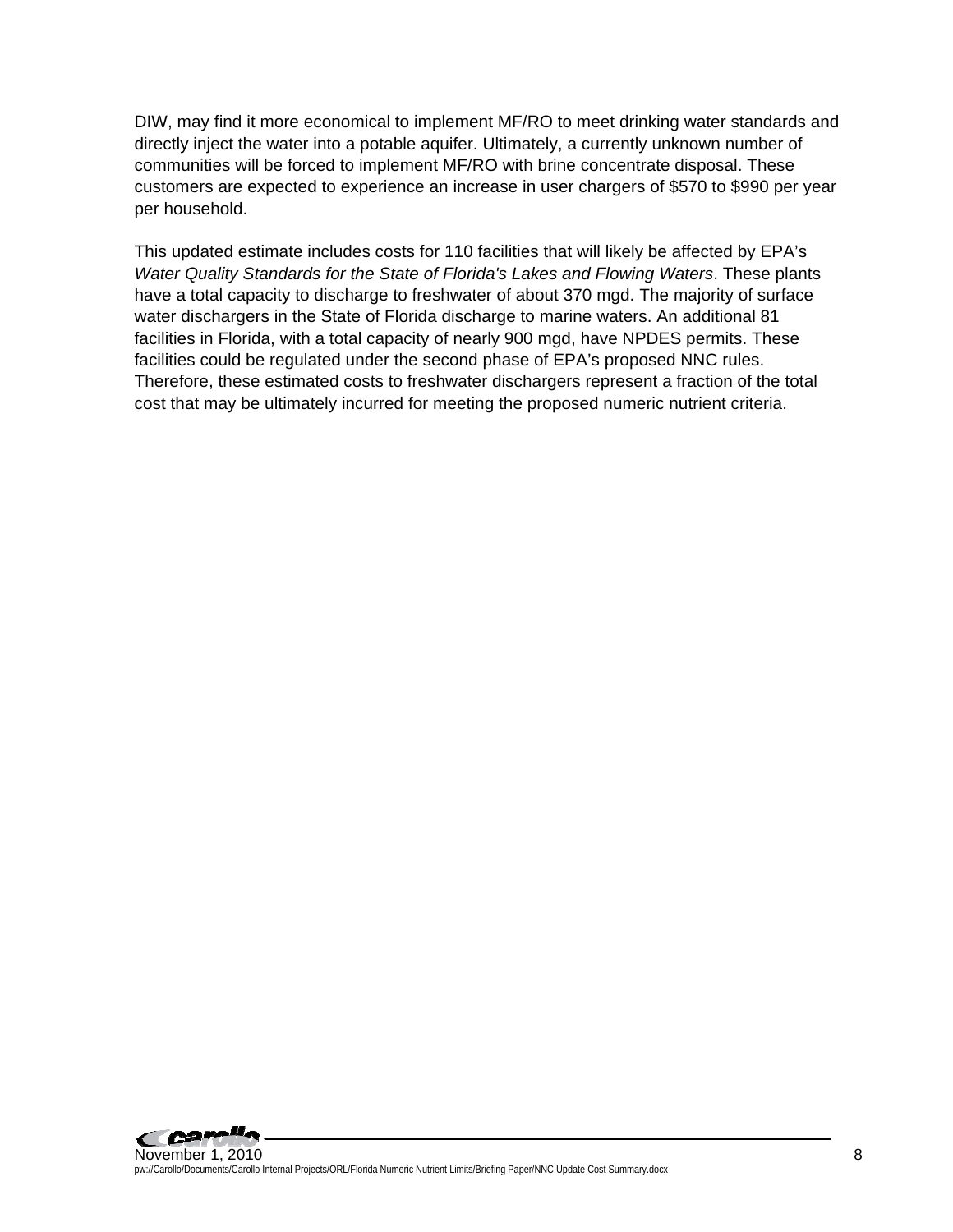# **APPENDIX A – FDEP INDEPENDENT COST ESTIMATE**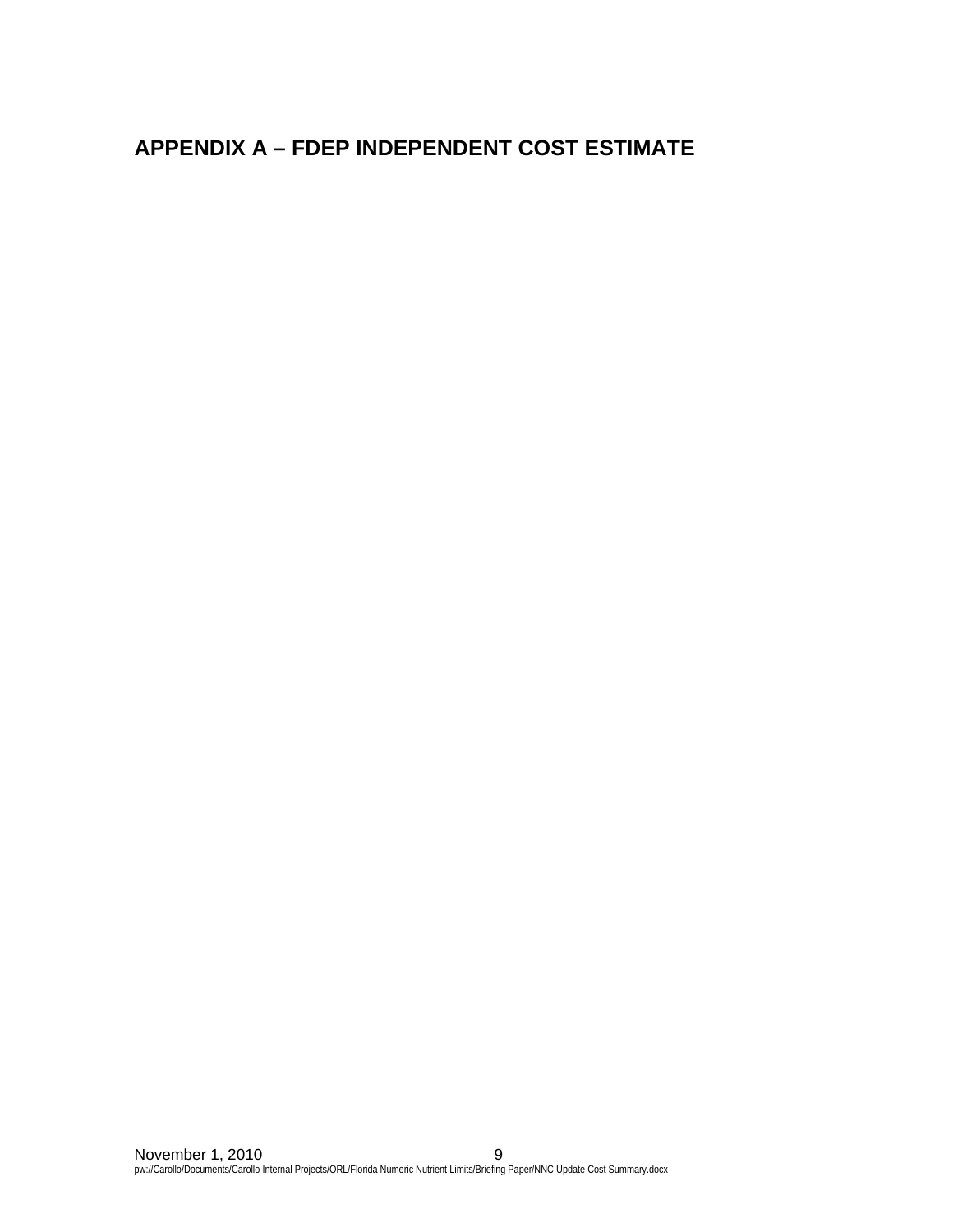# FDEP Review of EPA's "Preliminary Estimate of Potential Compliance Costs and Benefits Associated with EPA's Proposed Numeric Nutrient Criteria for Florida" Prepared January 2010 by the Environmental Protection Agency

**Division of Environmental Assessment and Restoration 4/28/2010**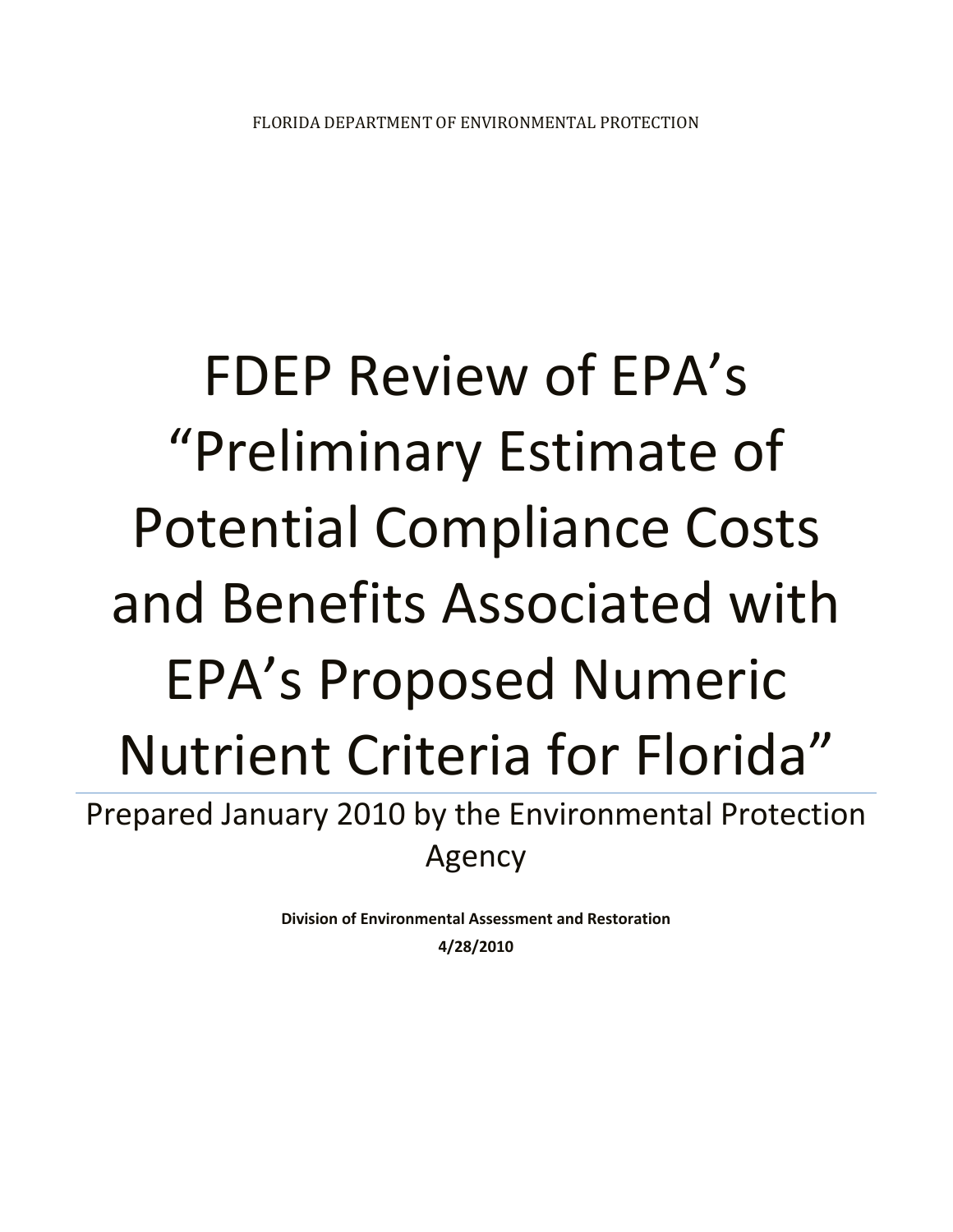# **Contents**

| Preliminary Estimate of Potential Compliance Costs and Benefits Associated with EPA's Proposed Numeric |
|--------------------------------------------------------------------------------------------------------|
| Overall Comment: The above cost estimates significantly underestimate those that would be incurred for |
|                                                                                                        |
|                                                                                                        |
|                                                                                                        |
|                                                                                                        |
|                                                                                                        |
|                                                                                                        |
|                                                                                                        |
|                                                                                                        |
|                                                                                                        |
|                                                                                                        |
|                                                                                                        |
|                                                                                                        |
|                                                                                                        |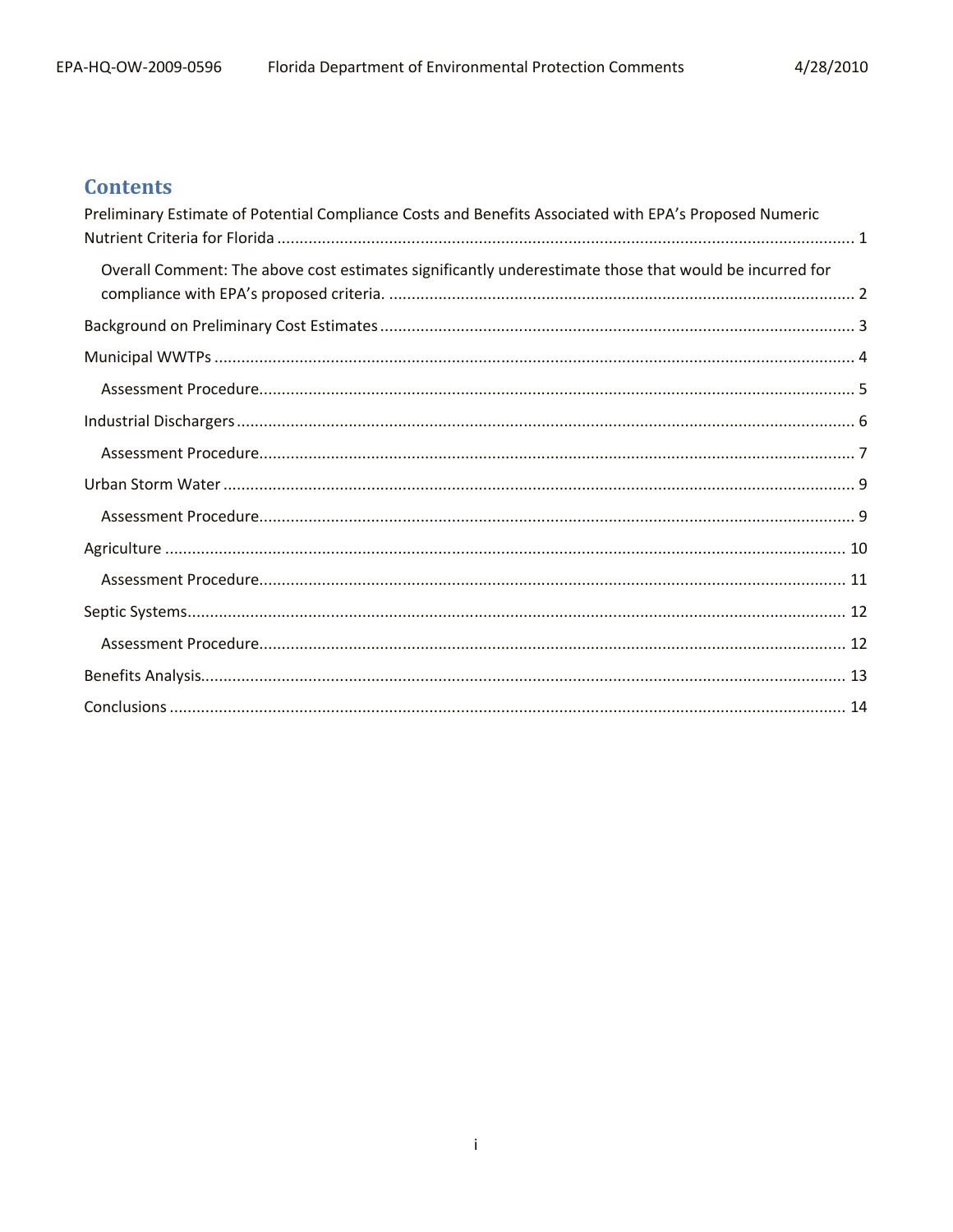# **Preliminary Estimate of Potential Compliance Costs and Benefits Associated with EPA's Proposed Numeric Nutrient Criteria for Florida**

#### EPA's Economic Analysis stated

*EPA conducted a preliminary estimate of the potential incremental compliance and state resource costs associated with EPA's proposed nutrient criteria for lakes and streams in Florida. Incremental costs associated with the proposed rule represent the costs above and beyond the costs that would be incurred for compliance with the baseline criteria. For this analysis, baseline costs represent the costs necessary for compliance with FDEP's draft water quality standard (WQS) changes (Chapter 62-302 and 62-303; July 2009), and any costs incurred to reduce nutrient loads to waters on the existing state Clean Water Act (CWA) Section 303(d) list or with an existing total maximum daily load (TMDL). The preliminary cost estimates described in Attachment #1 to this Report are based on criteria representative of these draft changes1, and thus, represent potential baseline expenditures.*

*The incremental costs (cost savings) associated with implementation of the proposed numeric nutrient criteria include incremental compliance and government resource costs. Exhibit ES-1 summarizes the preliminary estimates of compliance costs; actual costs will depend on the procedures for assessing waters for compliance and the site-specific source reductions needed to attain the criteria.*

*Exhibit ES-1. Preliminary Estimates of Potential Annual Control Costs Under the Proposed Rule (2009 dollars)* [DEP note – the costs listed in Exhibit ES-1 of the EPA document did not match the summary costs in the summary table (Exhibit 8-1) in Chapter  $8 - it$  is assumed that the Chapter 8 costs, which are consistent with those set forth in the individual chapters, are correct. Therefore, the corrected costs are shown in the revised table below]

| <b>Source Sector</b>          | <b>Potential Controls</b>              | <b>Annual Costs (millions)</b> |
|-------------------------------|----------------------------------------|--------------------------------|
| Major Municipal WWTPs         | BNR to reduce TN and/or TP             | \$42.7                         |
| Minor Municipal WWTPs         | BNR to reduce TN and/or TP             | \$9.3                          |
| <b>Industrial Dischargers</b> | Process optimization/source control    | \$2.3                          |
| <b>General Dischargers</b>    | Process optimization/source control    | \$0.6                          |
| Urban Storm Water             | Uncertain                              | Not estimated <sup>1</sup>     |
|                               | Nutrient management                    | \$27.9                         |
| Agriculture                   | Riparian forest buffers                | \$5.1                          |
|                               | Livestock fencing                      | \$1.9                          |
| Septic Systems                | Upgrade to advanced nutrient treatment | $$12.4 - $40.2$$               |
| <b>Total</b>                  |                                        | $$102.1 - $130.0$              |

BNR= Biological Nutrient Removal

TN = total nitrogen

TP = total phosphorus

WWTP = wastewater treatment plant

 $1$ Costs are not estimated because the need for incremental controls is uncertain.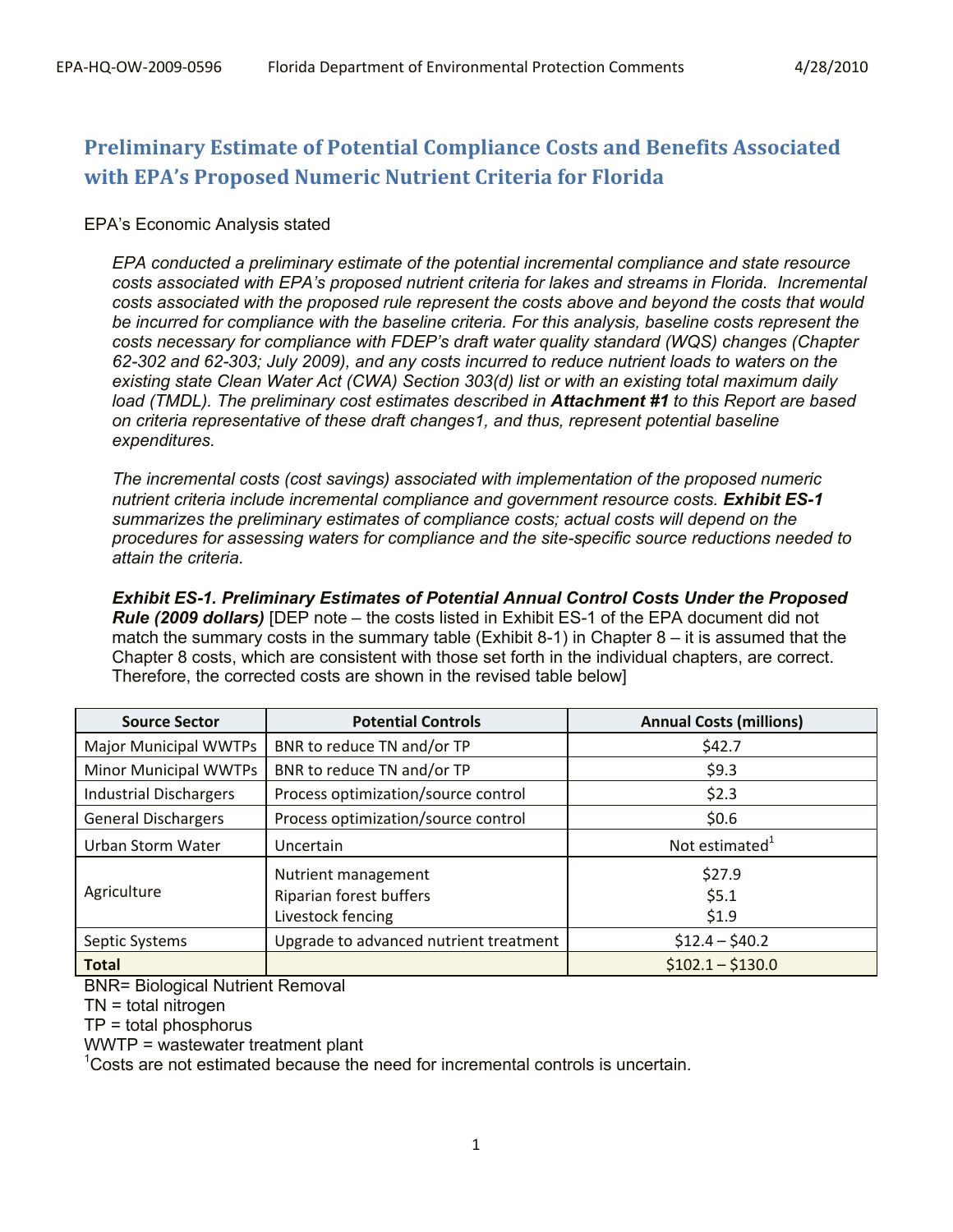The EPA report also notes that *"In addition, state resource costs to complete TMDLs for the 973 potential incrementally impaired waters could be approximately \$2.5 million per year, based on national average costs, assuming a 9-year implementation schedule. This estimate does not include the potential cost saving that could be associated with the 39 waters currently listed as impaired for nutrients that may not exceed the numeric criteria, or incremental costs and cost savings associated with completed TMDLs for which the current TN and TP targets are higher or lower than FDEP's draft criteria."*

<sup>1</sup>Note that FDEP's draft numeric nutrient criteria differ slightly from those used to estimate preliminary baseline compliance costs.

# **Overall Comment: The above cost estimates significantly underestimate those that would be incurred for compliance with EPA's proposed criteria.**

The Department performed a cost estimate that indicates that the EPA significantly underestimated the costs to achieve the proposed EPA criteria. One of the primary reasons is that EPA assumed for all the estimates that certain costs would have already been incurred in order to meet the Department's proposed numeric nutrient criteria (NNC). This assumption is invalid because the Department's proposed NNC have not yet been adopted. Therefore, all of the Department's estimates are based on additional costs that would be incurred above the currently implemented controls in order to achieve EPA's proposed criteria. In addition, the Department has used the best available technical information to perform a more comprehensive analysis, which has also resulted in increases in the cost estimates. The specific reasons for the increases are as follows and are described in more detail in the discussion regarding each of the assessed source sectors:

- For domestic wastewater facilities, the level of technology used by EPA to estimate costs was not sufficient to achieve the proposed criteria. Additional technologies, such as reverse osmosis, will likely be required to meet the proposed criteria.
- For industrial wastewater facilities, EPA used an assumption that process controls on the order of \$25,000 per year would be sufficient for industrial wastewater facilities to meet the proposed criteria. However, source controls alone will not be sufficient to meet the proposed criteria. Some industrial facilities, such as pulp mills, have organic wastewaters similar to domestic wastewater in nature, and will require tertiary treatment similar to domestic wastewater treatment systems to meet the proposed criteria. Other industrial facilities, such as fertilizer manufacturing facilities, have inorganic wastewater streams high in nitrogen and phosphorus that are not amenable to biological treatment and will require the use of chemical and physical treatment systems, such as reverse osmosis, to meet the proposed criteria.
- EPA failed to estimate any costs for the treatment of urban stormwater needed to meet the proposed criteria. Even though Florida has had stormwater treatment requirements for new development since the early 1980s, it is highly likely that "older" urban areas will need to construct stormwater system retrofits to meet the proposed EPA criteria.
- For agriculture, EPA significantly underestimated the affected acreage of agriculture (6.13 million acres versus 13.6 million acres for the FDACS estimate). In addition, the EPA cost estimate assumed that only a subset of typical BMPs (nutrient retention, forested buffers and livestock fencing) would be needed to achieve the criterion. In contrast, the FDACS estimate assumed that ALL typical BMPs would be necessary (FDACs has developed BMP manuals for a variety of agricultural operations, and the BMP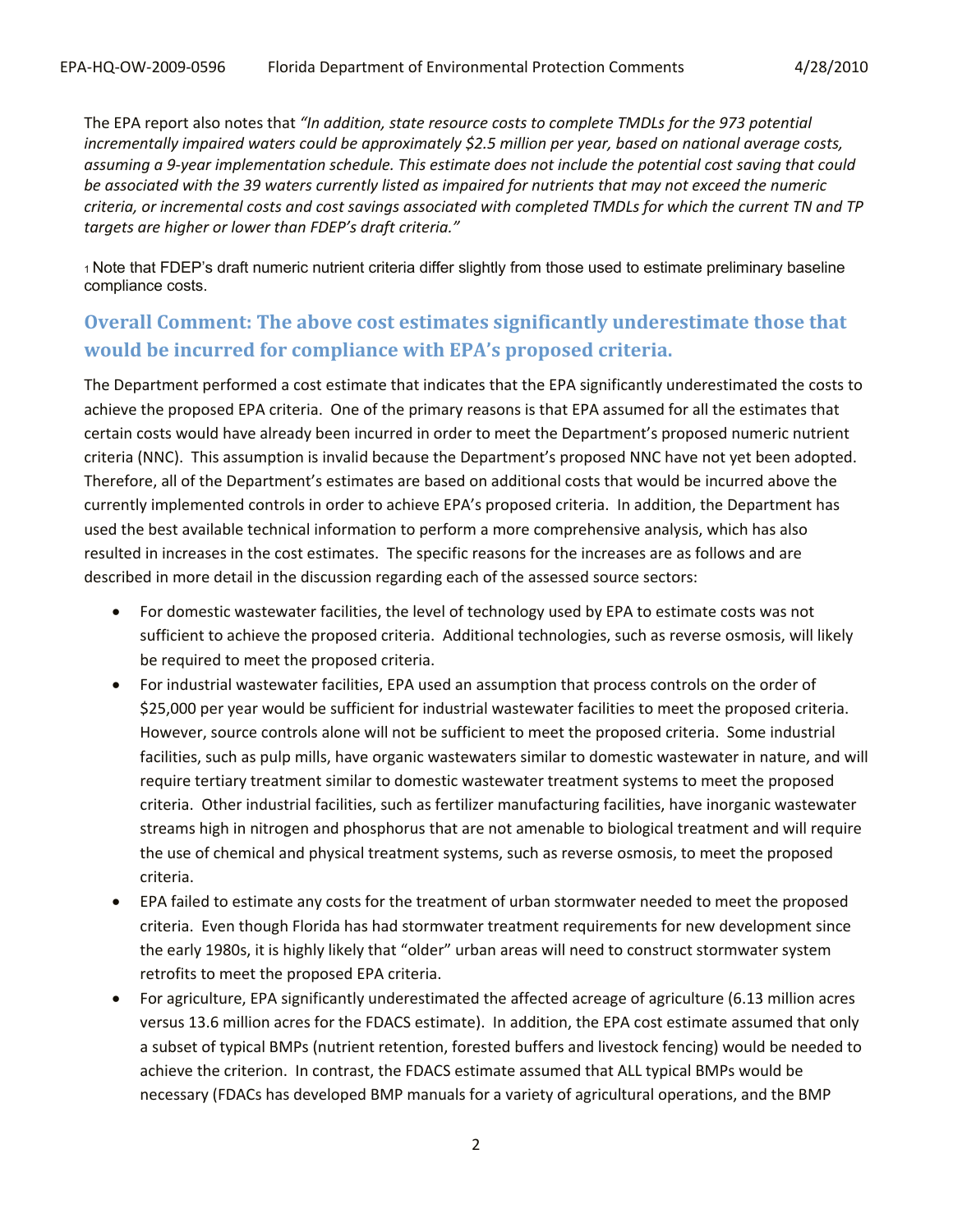manuals developed to date and a map showing the locations of BMPs implemented are provided as supplemental information to DEP's comments). In fact, based on modeled reduction estimates for typical BMPs, the FDACs estimate concluded that additional on-farm water treatment/retention facilities would be necessary to achieve the EPA's proposed criteria.

A comparison of the Department's estimated annual costs for each source sector with the EPA estimated cost for that source sector is shown in Table 1, below.

|                                  | Annual Costs (in Millions) <sup>1</sup> |                      |       |                     |
|----------------------------------|-----------------------------------------|----------------------|-------|---------------------|
|                                  |                                         | <b>FDEP Estimate</b> |       | <b>EPA Estimate</b> |
| <b>Source Sector</b>             | Low                                     | High                 | Low   | High                |
| <b>Municipal WWTPs</b>           | \$456                                   |                      | \$52  |                     |
| Industrial & General Dischargers | \$2,113                                 |                      | \$3   |                     |
| Urban Storm Water                | \$1,967                                 |                      |       |                     |
| Agriculture <sup>2</sup>         | \$271                                   | \$974                |       | \$35                |
| Septic Systems                   | \$937                                   | \$2,888              | \$12  | \$40                |
| <b>Total</b>                     | \$5,744                                 | \$8,398              | \$102 | \$130               |

**Table 1** – A Comparison of FDEP estimated annual costs with EPA estimated annual costs (M\$)

 $1$ Assumptions for annual cost estimates are set forth in individual source sector methodology descriptions. <sup>2</sup>FDEP estimate for agricultural source sector prepared by Florida Department of Agriculture and Consumer Services, in cooperation with the University of Florida Institute for Food and Agricultural Sciences and Soil and Water Engineering Technology, Inc.

<sup>3</sup>FDACS estimates cover annual capital costs + O&M. Additional lost revenues would also be incurred and are described in more detail in the agricultural section.

# **Background on Preliminary Cost Estimates**

The Department performed a cost estimate for each source sector identified in the EPA cost estimates. The methodology and assumptions used in deriving these estimates are described in detail in the section covering each source sector. Table 2 shows the potential source controls employed in the Department's estimate for each source sector and the resultant annual costs associated with those controls.

| <b>Source Sector</b>          | <b>Potential Controls</b>                          | <b>Annual Costs (Millions)</b> |
|-------------------------------|----------------------------------------------------|--------------------------------|
| <b>Municipal WWTPs</b>        | Advanced Waste Treatment +Reverse Osmosis and      | \$456                          |
|                               | brine disposal or Injection well <sup>1</sup>      |                                |
| <b>Industrial Dischargers</b> | Reverse Osmosis and brine disposal                 | \$2,113                        |
| <b>Urban Storm Water</b>      | Retrofit to current stormwater treatment standards | \$1,967                        |
|                               | (retention & detention + chemical treatment)       |                                |
| <b>Agriculture</b>            | All typical owner-implemented BMPs + on-farm water | \$271 - \$974                  |
|                               | treatment/retention facilities                     |                                |
| <b>Septic Systems</b>         | Upgrade to high nutrient removal Septic Systems    | \$937 - \$2888                 |
| <b>Total</b>                  |                                                    | $$5,744 - $8,398$              |

|  |  |  |  | Table 2 - FDEP potential controls and associated annual costs for source sectors |
|--|--|--|--|----------------------------------------------------------------------------------|
|--|--|--|--|----------------------------------------------------------------------------------|

<sup>1</sup>In counties with existing injection wells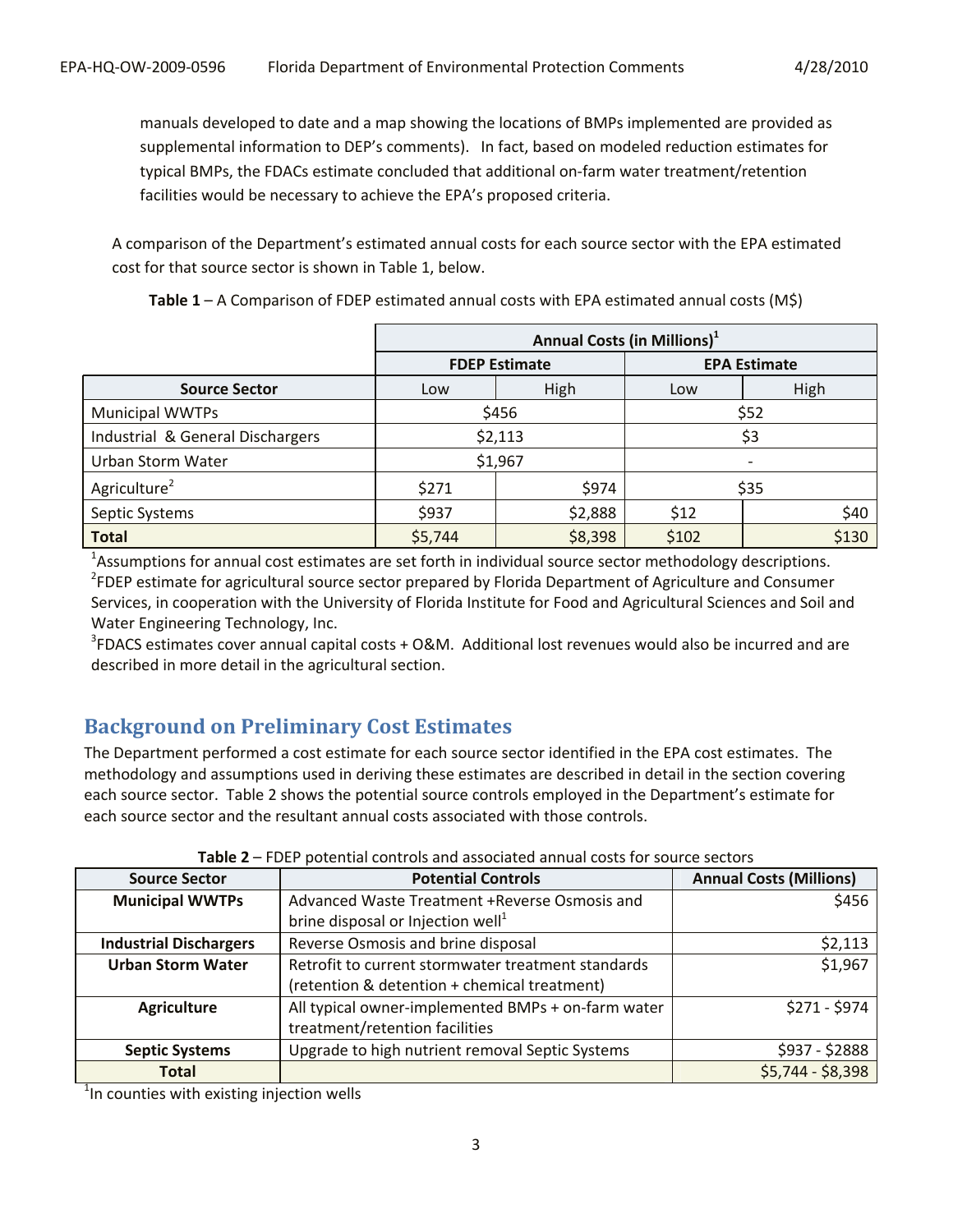## **Municipal WWTPs**

EPA estimated 47 major and 53 minor municipal discharges to lakes and freshwater streams that would be affected by the proposed rule. EPA considered the limit of technology (LOT) for biological nutrient removal to be 3 mg/L for TN and 0.1 mg/L for TP. EPA's cost estimate acknowledged that "All of the proposed TN criteria are below the LOT" and "Proposed TP criteria for flowing waters are at or below the LOT in three of the five regions" and "proposed TP criteria for lakes are below the LOT". The EPA cost estimates were based on retrofitting existing biological treatment trains to achieve the LOT for TN and TP. The estimates noted that "where it may be technologically infeasible to attain the standards, a use attainability analysis may be needed".

The Department performed a cost estimate, which assumed technologies such as reverse osmosis could be used to meet the proposed criteria, or that facilities may elect to cease their surface water discharges through the use of less costly deep well injection. The Department's analysis indicates that the EPA estimates significantly underestimate the costs to achieve the proposed criteria for the following reasons:

- The EPA cost estimate assumed that only a few facilities would be required to upgrade to meet the EPA WQC because most facilities would already be upgraded to meet the proposed DEP numeric nutrient criteria (NNC). This assumption is invalid, since the proposed DEP NNC have not yet been adopted. This estimate includes costs associated with meeting the proposed EPA NNC over and above the cost of meeting current discharge limitations.
- The EPA cost estimate was based on a level of treatment (LOT) for biological nutrient removal that would not meet the EPA WQC. For example, in the panhandle region the EPA cost estimate was based on a LOT of TN < 3 mg/L and TP < 0.1 mg/L. However, EPA's WQC for the region was TN < 0.824 mg/L and TP < 0.043 mg/L.
- For the most part, the EPA Report used capital and Operational and Maintenance (O & M) unit costs derived from CAPDETWorks for various treatment schemes. Unit costs that were used in the EPA Report appeared to be low when compared to comparable facilities constructed in Florida.
- Costs for two facilities on EPA's list were not included since one was inactivated and the other no longer discharges to surface water.

To highlight EPA's significant under-estimation of costs, the city of Cross City (0.4 million gallons/day permitted capacity) estimated its capital costs to comply with the proposed nutrient criteria to be \$5,800,000. The EPA Report estimated Cross City's capital costs at \$422,799 (see Appendix A of EPA Report).

Table 3 below summarizes the Department's estimates for total capital costs, O & M costs, and annual costs for domestic wastewater treatment facilities in the State that currently discharge to freshwater streams and lakes:

| <b>Total Capital Cost</b><br>for Retrofit (M\$) | Annual O & M costs (M\$) | <b>30-year Annualized Costs</b><br>(M\$) |
|-------------------------------------------------|--------------------------|------------------------------------------|
| \$4,167                                         | \$185                    | \$456                                    |

| Table 3 - Cost Estimates for Domestic Wastewater Facilities |
|-------------------------------------------------------------|
|-------------------------------------------------------------|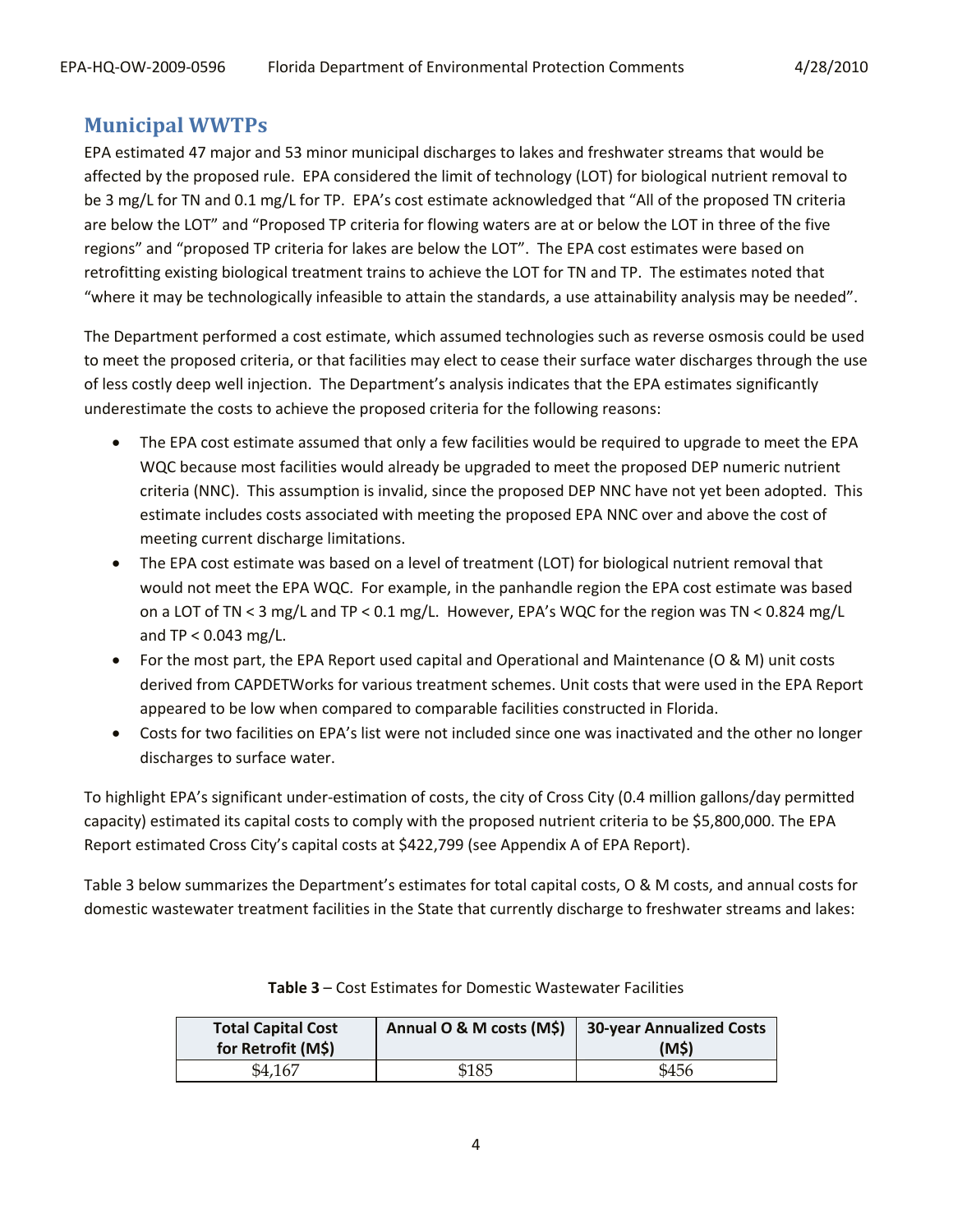## **Assessment Procedure**

- 1. Only domestic wastewater facilities discharging to fresh waters (streams and lakes) with NPDES permits were included in the estimate. The lists of domestic wastewater facilities contained in both Exhibit 8 (page 7) and Appendix A of the EPA's *Preliminary Estimate of Potential Compliance Costs and Benefits Associated with EPA's Proposed Numeric Nutrient Criteria for Florida*, January 2010, ("EPA Report") were used.
- 2. Advanced biological treatment and reverse osmosis were assumed to be needed to meet the proposed EPA water quality criteria (WQC) for both nitrogen and phosphorus prior to discharge to surface waters. Disposal by injection wells after filtration/high level disinfection instead of surface water discharge were assumed feasible in lieu of advanced biological treatment and reverse osmosis in Florida counties with existing domestic injection well disposal systems.
- 3. Permitted flow capacity was used to calculate capital costs.
- 4. Unit capital costs to upgrade were based on:
	- For facilities that do not currently provide advanced biological wastewater treatment \$16.30/gallon (advanced treatment (\$8.20/ gallon)+ reverse osmosis (\$5.00/ gallon)+ brine disposal (\$3.10/ gallon));
	- For facilities that currently provide advanced biological wastewater treatment \$8.10/gallon (reverse osmosis (\$5.00/ gallon)+ brine disposal (\$3.10/ gallon)); and
	- For facilities that are located in counties with existing domestic injection wells that are assumed to cease their current surface water discharges - \$2.10/gallon (filtration/high level disinfection (\$1.00/gallon) + and injection well disposal (\$1.10/gallon)).
- 5. Twenty five percent was added to unit capital costs for planning, engineering and construction contingencies.
- 6. Fifty percent of the permitted flow capacity was used to calculate O&M costs as facilities typically operate at less than their permitted capacities.
- 7. Unit operation and maintenance costs were based on:
	- For facilities that do not currently provide advanced waste treatment \$4.00/1000 gallons (advanced treatment/membrane filter/reverse osmosis (\$1.00/1000 gallons) + brine disposal (\$3.00/1000 gallons));
	- For facilities that currently provide advanced biological wastewater treatment \$3.00/1000 gallons (brine disposal (\$3.00/ 1000 gallons)); and
	- For facilities that are located in counties with existing domestic injection wells that are assumed to cease their current surface water discharges - \$1.60/1000 gallons (filtration/high level disinfection (\$0.50/1000 gallons) + injection well disposal (\$1.10/1000 gallons)).
- 8. The 30-year annualized cost assumed a 5% interest rate.
- 9. The following unit costs were obtained from the report prepared for the Florida Water Environment Association Utilities Council, *Technologies to Meet Numeric Nutrient Criteria at Florida's Domestic Wastewater Reclamation Facilities*, March 2, 2010, by Carollo Engineers ("FWEA Report"). The unit costs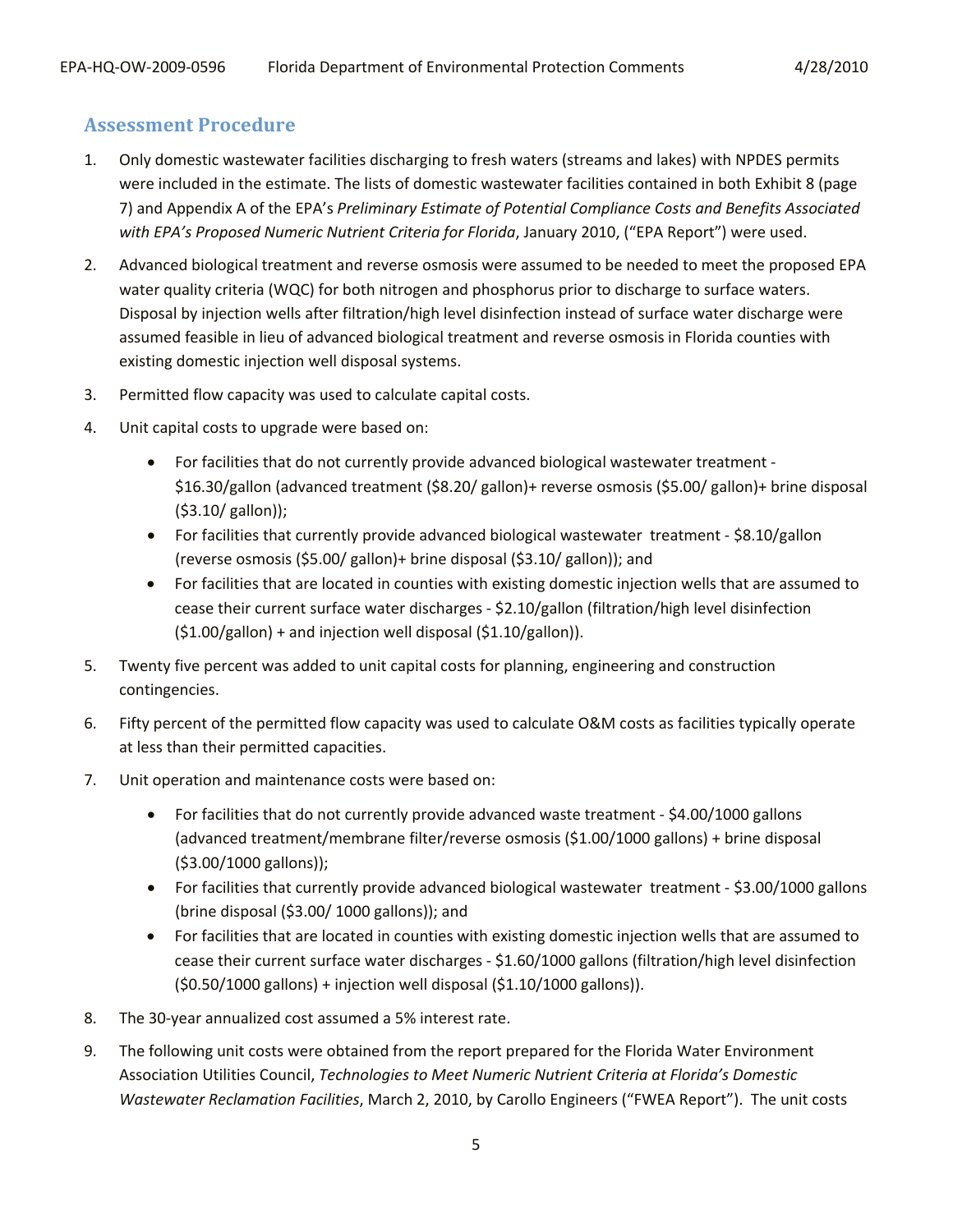contained in the FWEA Report were extensively documented and determined by the Department to be reasonable.

- Unit capital costs advanced treatment (\$8.20/ gallon), reverse osmosis (\$5.00/ gallon), brine disposal (\$3.10/ gallon), and injection well disposal (\$1.10/gallon); and
- Unit operation and maintenance costs advanced treatment/membrane filter/reverse osmosis (\$1.00/1000 gallons), brine disposal (\$3.00/1000 gallons), and injection well disposal (\$1.10/1000 gallons).
- 10. The following unit costs were obtained from cost curves contained in EPA's Innovative and Alternative Technology Assessment Manual (EPA-430/9-78-009) updated for 2010 costs:
	- Unit capital costs filtration/high level disinfection (\$1.00/gallon); and
	- Unit operation and maintenance costs filtration/high level disinfection (\$0.50/1000 gallons).

Detailed costs for each NPDES domestic wastewater facility are set forth in Appendix 1.

## **Industrial Dischargers**

The EPA estimate noted that "In most cases, it is more cost effective for industrial dischargers to control the source of nutrients in the effluent through BMPs, product substitution, process modifications, or process optimization than to treat the entire effluent prior to discharge." Their estimate also noted that such costs would be highly site specific. To illustrate the potential magnitude of costs, EPA estimated that, if dischargers spend an average of \$25,000 per year on source control and process optimization to reduce nutrient loads, total annual costs to the industrial and general-permitted dischargers (Exhibit 2-2) would be \$2.9 million.

The Department performed a cost estimate, which assumes that source controls alone would be insufficient to meet the proposed criteria, and that reverse osmosis would be required to meet the proposed criteria. The Department's analysis indicates that the EPA estimates significantly underestimate the costs to achieve the proposed criteria for the following reasons:

- For industrial wastewater facilities EPA used an assumption that process controls in the order of \$25,000 per year would be sufficient for industrial wastewater facilities to meet the proposed criteria. However, source controls alone will not be sufficient to meet the proposed criteria. Some industrial facilities, such as pulp mills, have organic wastewaters similar to domestic wastewater in nature, and therefore will require tertiary treatment similar to domestic wastewater treatment systems to meet the proposed criteria. Other industrial facilities, such as fertilizer manufacturing facilities have inorganic wastewater streams high in nitrogen and phosphorus that are not amenable to biological treatment, and will require the use of chemical and physical treatment systems, such as reverse osmosis to meet the proposed criteria.
- EPA assumed 94 Industrial Wastewater (IW) facilities would be affected by numeric criteria. The Department excluded certain Standard Industrial Code (SIC) categories unlikely to discharge nutrients and added other SIC categories, resulting in a net total of 78 facilities.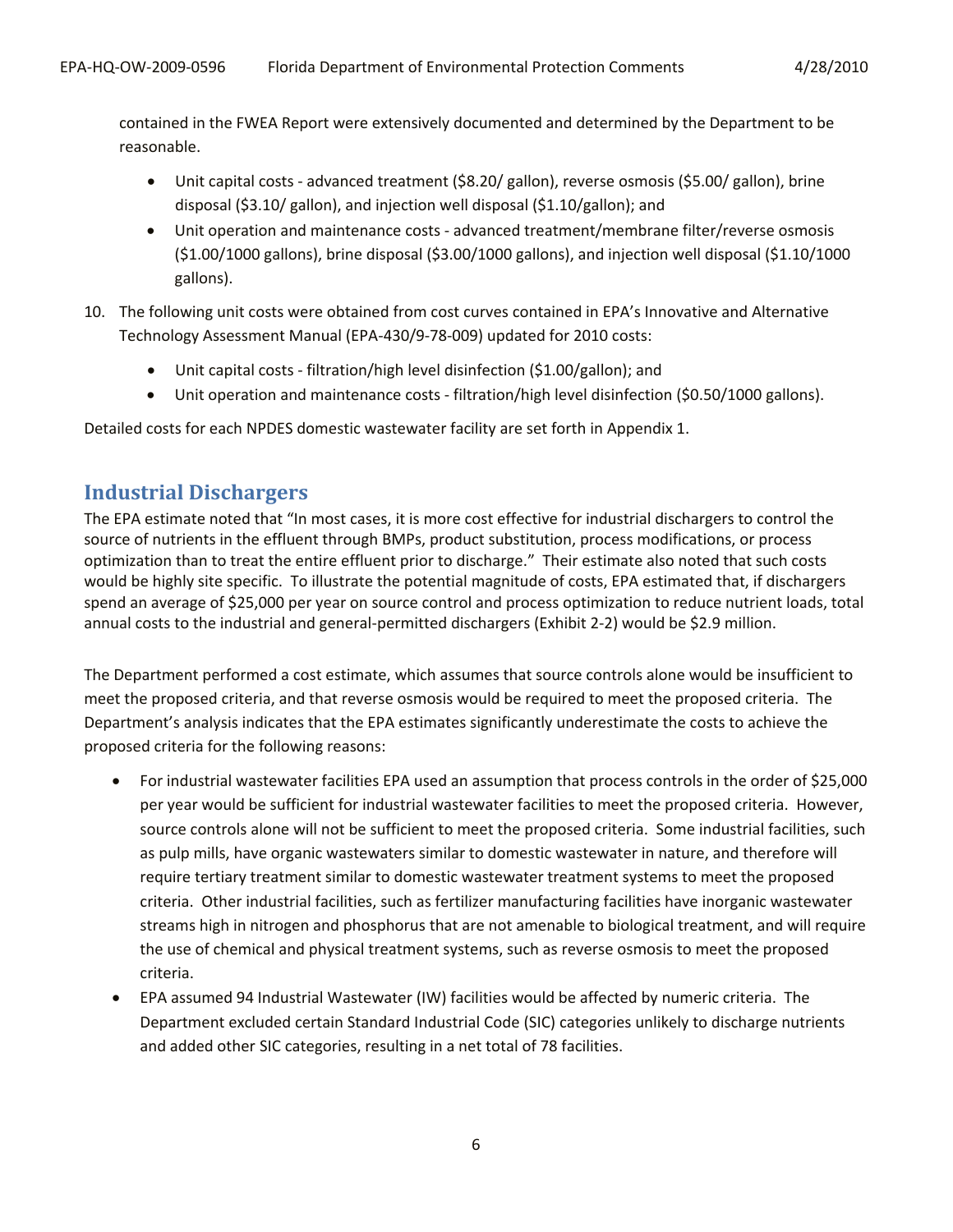EPA assumed a 20 year payment period with a fixed interest rate of 7%. The Department used the values of 30 years and 5% to be consistent with the estimates for domestic wastewater and urban runoff.

Table 4 below summarizes the Department's estimates for total capital costs, operational and maintenance costs, and annual costs for industrial wastewater facilities discharging to fresh water streams or lakes:

**Table 4** – Cost Estimates for Retrofit of Industrial and General Dischargers

| <b>Total Capital Cost</b><br>for Retrofit (M\$) | Annual O & M costs (M\$) | <b>30-year Annualized Costs</b><br>(M\$) |
|-------------------------------------------------|--------------------------|------------------------------------------|
| \$23,792                                        | \$493                    | \$2,113                                  |

#### **Assessment Procedure**

- 1. This estimate is restricted to IW facilities that discharge to freshwater flowing streams and lakes under individual NPDES permits.
- 2. The list of facilities is further restricted to:
	- a. facilities that have numeric discharge limitations for any form of nitrogen and/or phosphorus in their NPDES IW permits,
	- b. facilities that are required to report the concentration of any form of nitrogen and/or phosphorus in their NPDES IW permits, and
	- c. other NPDES permitted IW facilities that are not currently required to monitor nutrients, but are in the SIC categories for a and b, above.
- 3. The following facilities are not included:
	- a. Potable water facilities (SIC 4941) that use membrane processes, primarily Reverse osmosis (RO), for demineralization are not included in this exercise. This exercise assumes that the reject wastewater stream from membrane separation processes will be disposed by other means than surface water discharge;
	- b. Stormwater Treatment Areas (STAs) (SIC 3822) developed for Everglades restoration efforts within the Everglades Protection Area have separate criteria and are not included.
	- c. NPDES permitted facilities in various SIC categories that meet the criteria in items 1 and 2, above, but which have not discharged to surface water within the past five years, based on U.S. Environmental Protection Agency's (EPA) Permit Compliance System (PCS) database.
- 4. RO is likely needed for treating IW effluent to meet numeric nutrient criteria. RO produces a concentrated wastewater stream that will need to be disposed by other means than surface water discharge.
- 5. Discharge estimation assumptions are as follows: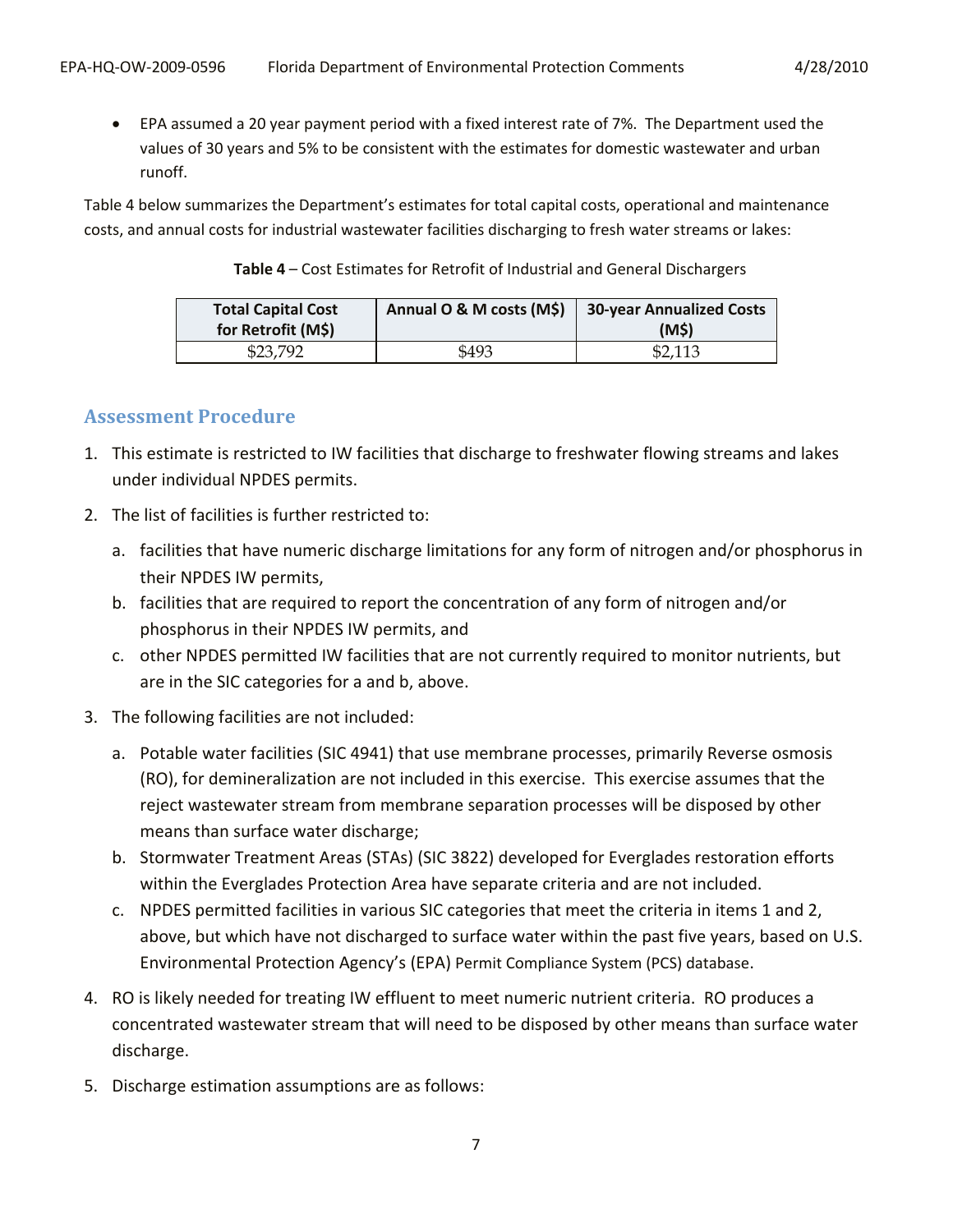- a. The discharge flows used are based on data obtained from WAFR/PCS, as reported on Discharge Monitoring Reports (DMRs) from permitted facilities for the five year period from January 1, 2005 through December 31, 2009. Only data for outfalls with nutrient limits are used in the analysis.
- b. Estimated annual discharges were assumed for 340 days/year of discharge, except for facilities that are known to have intermittent discharges, in which case actual or estimated days/year for discharge were used.
- c. Monthly average flows were used as the flow basis in estimating annual O&M costs.
- d. Daily maximum flow data were used as a rough equivalent of maximum design capacity for estimating capital costs.
- 6. Cost estimation assumptions are as follows:
	- a. Costs assume that reverse osmosis (RO) will be used to provide tertiary treatment to meet the proposed numeric nutrient criteria.
	- b. Unit costs for reverse osmosis from the FWEA Report were used, under the assumption the unit costs were applicable to both domestic and industrial wastewater. However, costs for reverse osmosis for industrial wastewaters are likely to be significantly higher than those for domestic wastewater. Industrial wastewaters may be concentrated, higher strength wastewaters with more variation in their characteristics that may result in low RO membrane recoveries and require additional pre and post RO treatment.
	- c. A unit cost of \$3.00/1,000 gallons RO treatment with brine concentrator, cited in the FWEA Report, was used to estimate annual O&M costs.
	- d. Capital cost estimates assumed a rate of \$8.10/gallon of maximum design capacity per facility for construction (\$5.00/gal for RO system construction + \$3.10/gal for brine disposal system construction). An additional 25% was added to the construction cost for engineering and contingency.
	- e. The thirty year annualized cost assumed a 5% interest rate.
- 7. There is some limited experience and cost data available in the use of RO to treat process waters from gypsum stack systems associated with fertilizer manufacturing facilities (SIC 2874). These costs have been in the range of \$15-\$25 per thousand gallons of water treated using RO and are indicative of the high strength nature of process wastewater. These costs included both capital and O&M costs. During operation a fertilizer manufacturing plant does not discharge, except during unusual rain events. However, when a plant ceases operation, process water contained in the Gypsum stacks and cooling ponds must be treated and discharged over a five year closure period, followed by post-closure treatment and discharge of water draining from the gypsum stack systems over periods of up to 50 years. An average unit cost of \$20/1000 gallons was multiplied by the estimated process water volumes over the closure and post closure periods obtained from closure cost estimates developed by the owners of the gypsum stacks and maintained by the Department's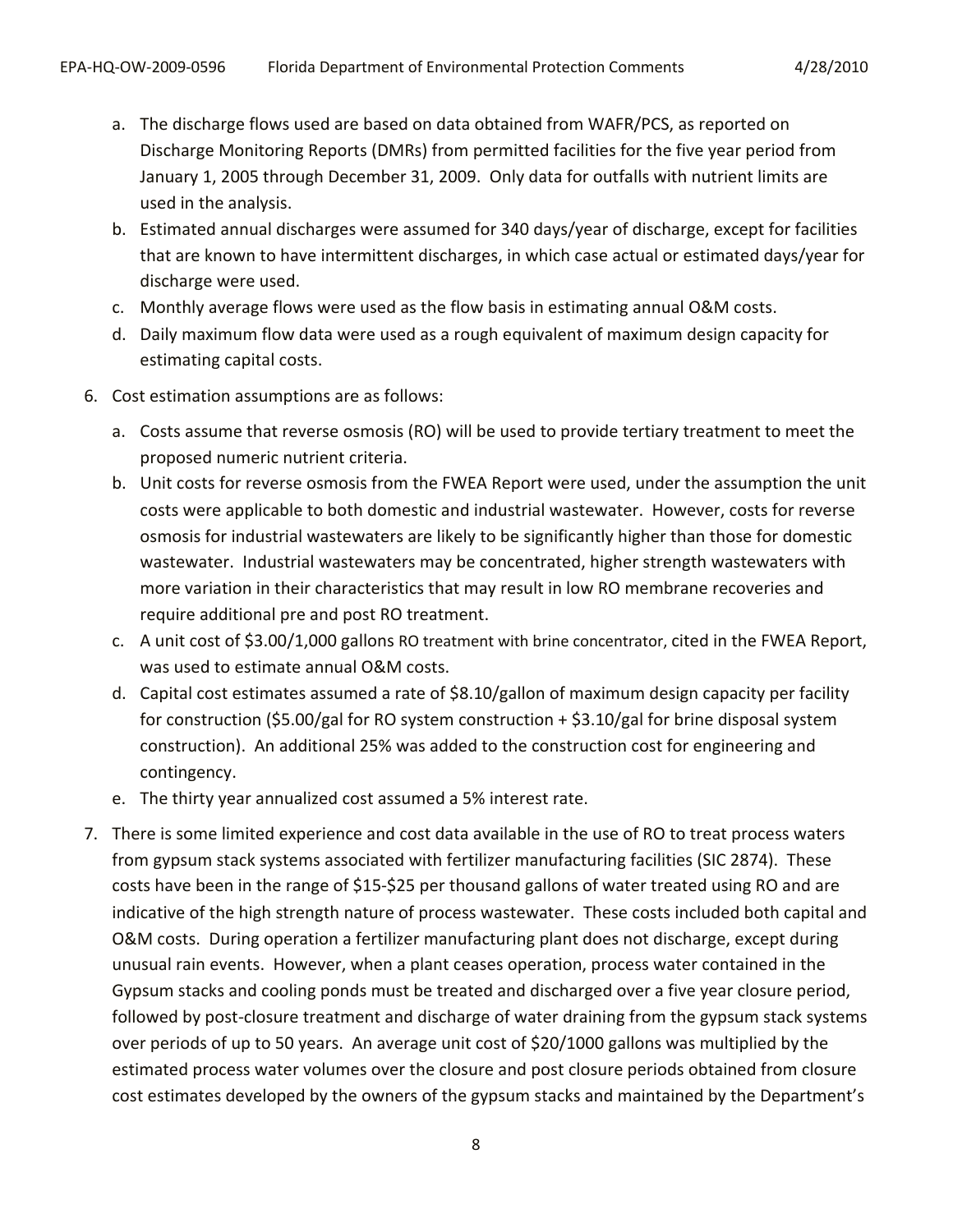Bureau of Mining and Minerals Regulation. The total additional costs for treating 55.54 billion gallons of process water from gypsum stacks by RO to meet the proposed EPA criteria are estimated at \$1,110,800,000. A 30-year annualized cost was calculated using a 5% interest rate. The resultant annual costs were \$72 million.

Detailed costs for NPDES Industrial wastewater facilities in affected SIC categories are provided in Appendix 2.

## **Urban Storm Water**

The EPA did not estimate costs for implementation of additional nonpoint source controls because "the need for incremental controls is uncertain", although the EPA document did note that "Numeric nutrient criteria may affect urban storm water dischargers through changes to permit requirements or the TMDL and BMAP process." In order to provide an estimate for such potential costs, the Department performed analyses as set forth in the following procedure. The estimate is restricted to NPDES municipal separate storm sewer systems (MS4) that are covered under either a Phase I individual permit or the Phase II Generic Permit and only those permitted MS4s that either have 100% of the stormwater discharge to freshwater bodies, or the relative portion of the MS4 that has a discharge to freshwater bodies. Total costs, O&M costs, annual costs and annual costs per household are in Table 5 below:

| Table 5 – Cost Estimates for Retrofit of MS4 Projects <sup>1</sup> |  |  |
|--------------------------------------------------------------------|--|--|
|--------------------------------------------------------------------|--|--|

| <b>Capital Cost for Retrofit</b> | Annual O & M costs (M\$) | <b>30-year Annualized Costs</b> | <b>30-year Annual Cost</b> |
|----------------------------------|--------------------------|---------------------------------|----------------------------|
| (M\$)                            |                          | (M5)                            | per Household (\$)         |
| \$17.101                         | \$855                    | \$1,967                         | \$359                      |

<sup>1</sup>The above costs do not account for urban nonpoint source runoff coming from lands within local government jurisdictions, especially for counties, that are not part of the permitted MS4 system. This urban nonpoint stormwater is covered by a Load Allocation within an adopted TMDL and local governments are responsible for meeting these load reductions. This, this estimation of urban stormwater costs underestimates the total costs likely to be incurred to reduce urban stormwater loadings as needed to meet the proposed EPA criteria.

#### **Assessment Procedure**

 $\overline{a}$ 

- 1. The estimated total urban land area for the MS4s in Florida was determined from the 2000 U.S. Census<sup>1</sup>.
- 2. The subtotal of the pre-1982 urban area that discharged to freshwater was estimated from a GIS analysis. The analysis involved creating overlaying GIS layers of the urban areas and the freshwater WBIDs that overlapped the pre-1982 urban areas and then determining the freshwater subtotal from the resultant overlapping layers. The total urban area discharging to freshwater was determined to be 3,009,297 acres.
- 3. The subtotal of the area determined in step 2 that was developed prior to 1982 was then determined. For the purposes of this estimate, it was assumed that implementation of urban stormwater measures subsequent to the 1982 stormwater rules would achieve the proposed EPA criteria, but that urban areas

 $^1$  The Florida Statutes that regulate the MS4 program reference the urbanized areas of the most recent decennial U.S Census as the method for determining the regulated MS4 community. In addition, the urban boundaries were readily available as a GIS layer that could be used to estimate their area.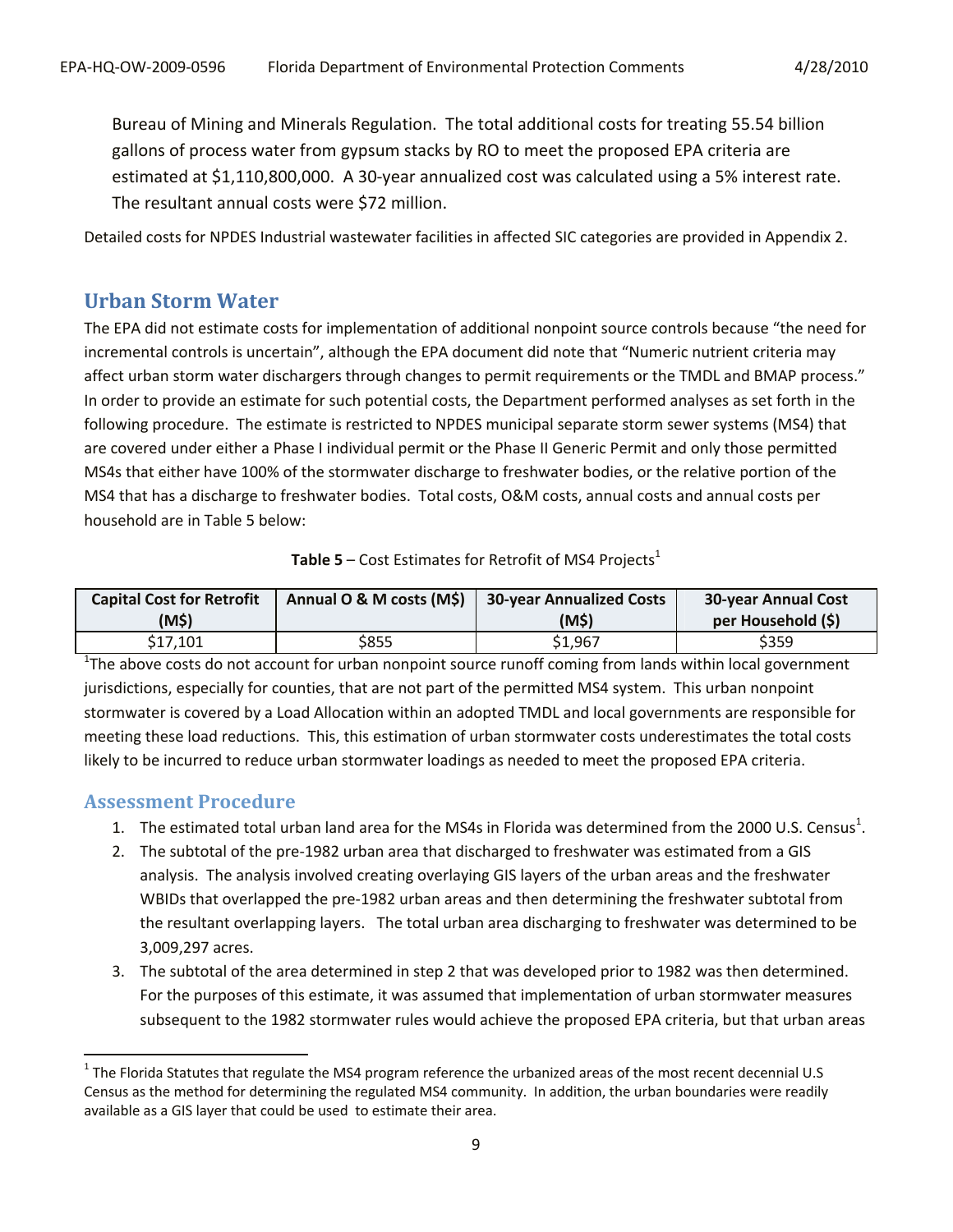without such measures would not. The urban land use data from 1982<sup>2</sup> indicated that there were 3,141,631 urban land use acres at that time. That area increased to 4,032,659 acres based on the 2000 U.S. Census urban area information, for a percent change of approximately 22%. Therefore, for the purpose of this estimate it was assumed that this relative percentage would apply uniformly to all urban areas assessed. Therefore the urban area requiring treatment was determined by multiplying the urban areas discharging to freshwaters by 78% (3,009,297 x  $\sim$  78% = 2,344,242 acres).

- 4. Florida has undertaken numerous retrofit projects to address pollutant loading from municipal stormwater runoff, many of which required monitoring in order to show the effectiveness of the retrofit. The data from these projects have been compiled into a database by the Department, which include information on the acreage of the area that was retrofitted. This information was used to derive a cost per unit acre to retrofit urban areas for nutrient removal. The median cost per acre for such retrofit projects was \$7,295 per acre, with a range of \$863 per acre to \$37,002 per acre from the  $10^{\text{th}}$  to the  $90<sup>th</sup>$  percentile. For the purposes of this estimate, the median value was used.
- 5. Using the acreage derived in step 3 and the unit area retrofit costs in step 4, the total capital cost to implement such retrofit projects was estimated as \$17,100,683,851.
- 6. The O&M costs were estimated based on literature available<sup>3</sup>. Although actual costs can often exceed this rate, a conservative estimate of 5% of the capital outlay was chosen for this estimate. The O & M costs were not escalated for inflation. The resultant estimated annual O & M costs were \$855,034,192.
- 7. A 30-year annualized cost was calculated using a 5% interest. The resultant annual costs were \$1,967,458,217.92
- 8. Using the 2000 Census data, the number of households in the State of Florida within the freshwater portion of the urban area was calculated at 5,475,652. This value was determined by dividing the urban area population (13,470,104) by the average number of persons per household (2.46) in 2000. The 30 year annualized cost per household was then calculated by dividing the 30 year annualized costs by the number of households. The resultant annual cost per household was approximately \$359.

Detailed costs for each MS4 are set forth in Appendix 3.

# **Agriculture**

 $\overline{a}$ 

EPA estimated that annual costs for implementation of agricultural Best Management Practices (BMPs) would be \$27.8 million for nutrient management, \$5.0 million for forest buffers, and \$1.9 million for livestock fencing. Nutrient management costs were based on a useful life of 3 years and a discount rate of 7%, the forest buffer costs were based on a useful life of 30 years and a discount rate of 7%, and the livestock fencing costs were based on a 10-year useful life and a rate of 7%. These estimates assume that there are no O & M costs and that the Department's proposed numeric nutrient criteria are already in place.

<sup>2</sup> The 78 percent value is a statewide percentage taken from the document entitled *Land Use Changes in Florida's Urbanized Areas* (UF, 1991).

<sup>3</sup> *The Use of Best Management Practices (BMPs) in Urban Watersheds –* U.S. EPA, 2004; Stormwater: The Journal for Surface Water Quality Professionals, Nov.-Dec., 2008.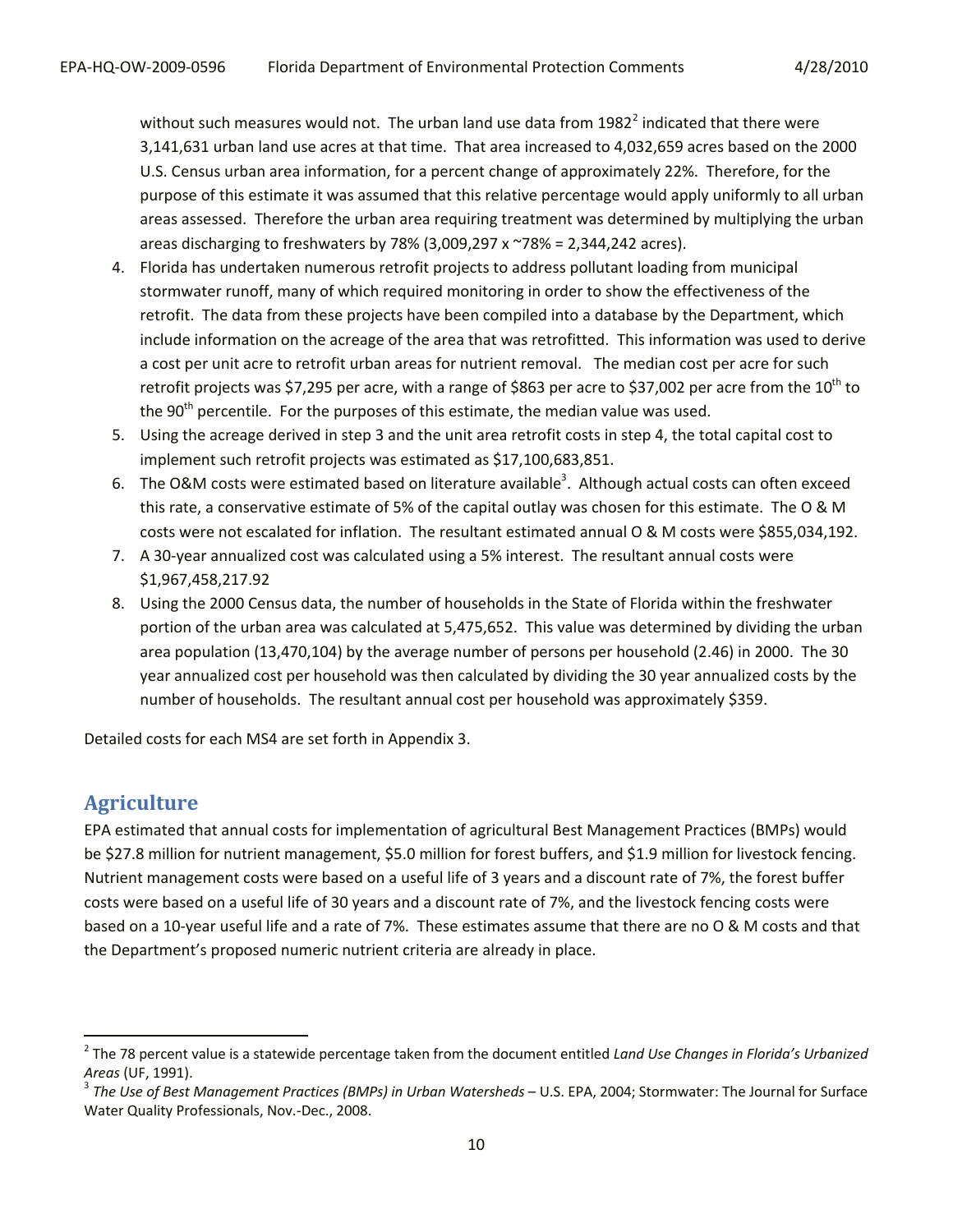The Florida Department of Agriculture and Consumer Services (FDACS), in coordination with the University of Florida Institute for Food and Agricultural Science and Soil and Water Engineering Technology, Inc., performed an independent cost estimate<sup>4</sup> (Appendix 4) that indicates that the EPA estimates significantly underestimate the costs to achieve the proposed criteria for the following primary reasons:

- The EPA cost estimate assumed that only 6.13 million acres of agricultural land would be required to implement BMPs to meet the EPA WQC because most agriculture in the state would already have BMPs implemented to meet the proposed DEP numeric nutrient criteria (NNC) and that the proposed EPA criteria would have only an "incremental" impact. This assumption is invalid, since the proposed DEP NNC have not yet been adopted. The full estimate resulted in a gross area of affected agricultural land of 13.60 million acres.
- The EPA cost estimate assumed that only a subset of typical BMPs (nutrient retention, forested buffers and livestock fencing) would achieve the criterion. The FDACS estimate assumed that ALL typical BMPs would be necessary. In addition, based on modeled reduction estimates for typical BMPs, the FDACs estimate concluded that additional on-farm water treatment/retention facilities would be necessary to achieve the EPA's proposed criteria. Thus, additional costs for the on-farm water treatment/retention facilities would be incurred. These additional costs account are reflected in the upper end of the range shown.

Total capital costs, annual operational and maintenance costs, and 20-year annual costs are in Table 6 below:

| Total Capital Cost for BMPs   Annual O & M costs<br>(M\$) | (M\$)     | <b>20-year Annualized Costs</b><br>(M\$) |
|-----------------------------------------------------------|-----------|------------------------------------------|
| $855 - 3,069$                                             | 171 - 614 | 271 - 974                                |

**Table 6** – Cost Estimates for Agriculture

In addition to the additional capital and O & M costs estimated to be incurred by the agricultural industry, the FDACS estimate also estimated regional economic impacts of production land displacement, since approximately 10 percent of agricultural land was estimated to be taken out of production due to implementation of on-farm water treatment/retention systems. Those economic impacts were estimated to be a \$631 million direct loss of annual agricultural industry output and a total direct loss (includes other affected sectors) of \$1.148 billion. The loss of employment was estimated to be 7,780 agricultural jobs and 14,545 total jobs.

## **Assessment Procedure**

 $\overline{a}$ 

1. The net and gross area (acres) of land used in Florida for each agricultural industry or commodity subject to the proposed EPA standards was taken from the 2007 Census of Agriculture<sup>5</sup> and the Forest Inventory and Analysis<sup>6</sup> (USDA-Forest Service). Agricultural sectors were classified according the North American Industry Classification System (NAICS).

<sup>4</sup> *Economic Impacts and compliance Costs of Proposed EPA Numeric Nutrient Criteria for Florida Agriculture*. FDACS, U of F/IFAS, SWET, Inc. April 22, 2010.

<sup>5</sup> USDA-NASS, *2007 Census of Agriculture*, Florida, Vol 1, Geographic Area Series, Part 9, State and County Data

<sup>6</sup> USDA-Forest Service, *Forest Inventory and Analysis*. Data for Florida, 2007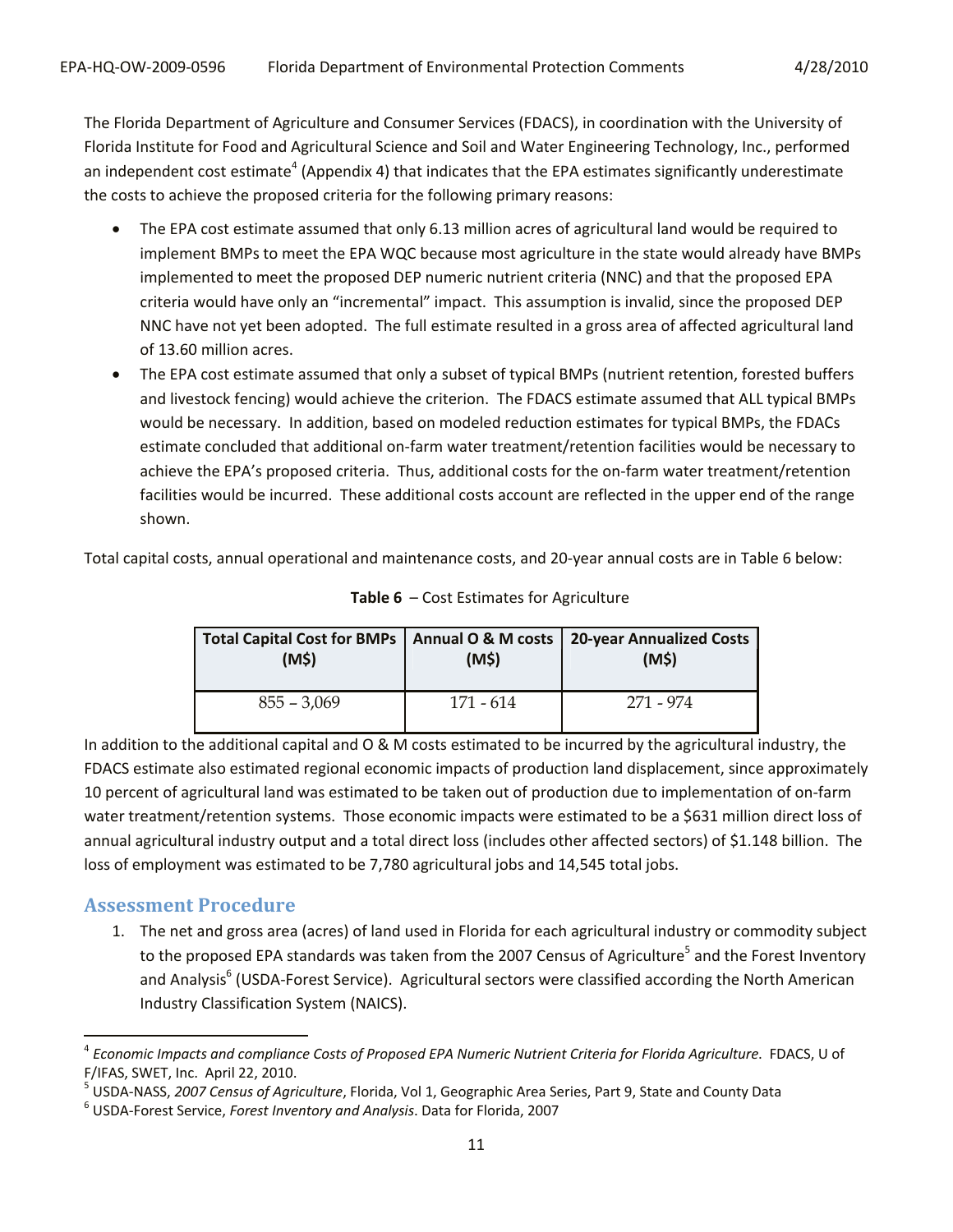- 2. The estimated per-acre costs for agricultural producers to implement BMPs were taken from a report prepared for the South Florida Water Management District<sup>7</sup>. BMPs included the full range of typical owner-implemented practices, such as fertilizer management, grazing management, and livestock exclusion from waterways. Additional on-farm water treatment/retention practices include wetland restoration, water recovery/re-use systems, and on-site water treatment/retention systems.
- 3. Initial capital cost estimates include materials, labor and engineering.
- 4. Total annual costs include O & M (estimated at 20 percent of the capital costs) and amortization of the capital investment at 10 percent interest over 20 years.

## **Septic Systems**

The EPA cost estimate assumed that only a limited number of septic system upgrades would be necessary to meet the EPA proposed numeric nutrient criteria because many septic systems in the state would already have septic system upgrades necessary to meet the proposed DEP numeric nutrient criteria (NNC) and that the proposed EPA criteria would have only an "incremental" impact. As we have noted previously, this assumption is invalid, since the proposed DEP NNC have not yet been adopted. The EPA analysis estimated the number of septic systems in incrementally impaired waters at approximately 177,200. The EPA noted that the septic systems could be required to upgrade when they failed and based their annual costs on an average failure rate of 3.49%<sup>8</sup>. Their estimated costs to upgrade the failed systems to achieve nutrient removal were in the range of \$2000 to \$6500 per system. The annualized costs were estimated to range from \$12.4 million to \$40.2 million.

The Department performed a cost estimate for septic system upgrades necessary to achieve the proposed EPA criteria. The Department's analysis assumed that conventional septic systems on lots larger than three acres would be able to achieve the proposed EPA criteria $^9$ , thus no additional costs were assumed

## **Assessment Procedure**

 $\overline{a}$ 

- 1. Florida Department of Health reviewed permit records to determine how many of Florida's 2.6 million septic systems are on lots less than 3 acres in size. The review indicated that approximately 83% of new septic systems were on lots less than 3 acres and approximately 90 % of old systems were on lots less than 3 acres<sup>1</sup>. For the purpose of this estimate a value of 85% was chosen.
- 2. The Department's estimate for urban stormwater indicated that approximately 75% of Florida's urban areas discharge to fresh waters. It was assumed that proportion would be a reasonable assumption to make in order to calculate septic system costs.

<sup>7</sup> Soil & Water Engineering Technologies, Inc. (SWET), 2008. *Nutrient Loading Rates, Reduction Factors and Implementation Costs Associated with BMPs and Technologies*, Appendix A.

<sup>&</sup>lt;sup>8</sup> Florida Department of Health (DOH). 2009. Onsite Sewage Treatment and Disposal Systems Installed in Florida. http://www.doh.state.fl.us/environment/OSTDS/statistics/ostdsstatistics.htm.

 $^9$  FDEP/FDOH developed a draft spreadsheet calculation tool that can be used to estimate appropriate type of septic system to achieve certain levels of treatment for various lot sizes. The 3 acre lot size is based on a standard 3 bedroom house with an estimated sewage flow of 300 gpd (Shanin SpeasFrost, FDEP, Personal Communication).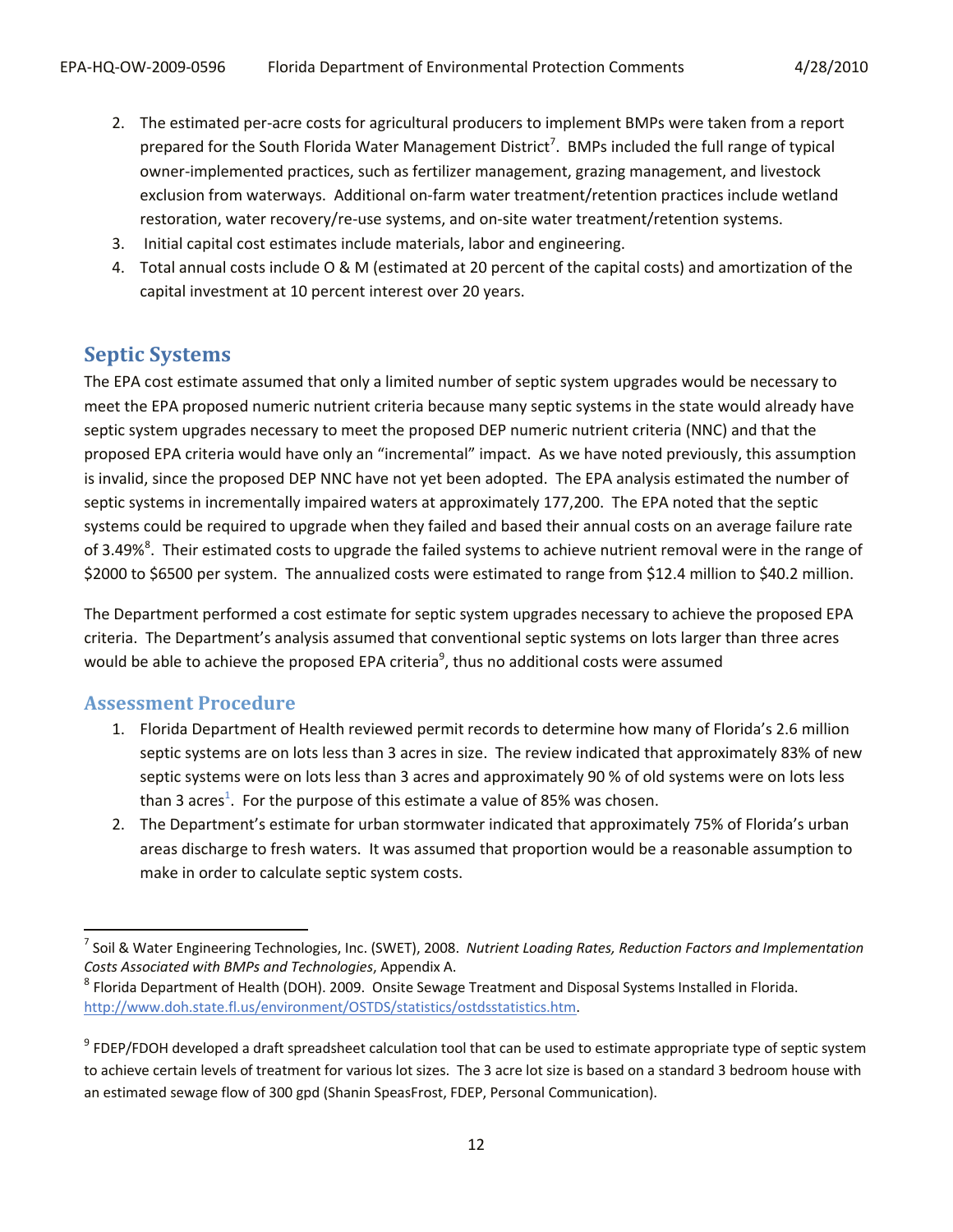- *3.* Construction costs for estimate were taken from an Interim Report prepared for the Department entitled *Onsite Sewage Treatment and Disposal Systems Evaluation for Nutrient Removal* January 7, 2010, Stormwater Management Academy, University of Central Florida. Costs for septic systems with high levels of nutrient removal ranged from \$9,320 to \$18,200 per unit. Operation and maintenance costs were also estimated from this report, which indicated values ranging from \$200 - \$1,800 per year.
- *4.* 20-year annualized costs were calculated using an assumed interest rate of 5%. The O & M costs were not escalated for inflation.
- *5.* The above method is a worst case scenario based on a complete replacement in the first year of all systems on smaller lots than 3 acres and discharging to groundwater that eventually becomes freshwater. The method produces annual cost estimates ranging from approximately \$1.6 – \$5.5 billion. Since immediate replacement of septic systems may not be justifiable or feasible, a more reasonable estimate and one more consistent with the EPA estimate would be a replacement rate of 5% a year, which is still higher than the repair rates of  $0.5 - 1$  % per year<sup>10</sup>

The resultant total capital costs, annual operational and maintenance costs, and 20-year annual costs are in Table 7 below:

| SEPTIC SYSTEM COST ESTIMATE CALCULATIONS                  |                  |                  |  |  |
|-----------------------------------------------------------|------------------|------------------|--|--|
| <b>Number of Septic Systems in Florida=</b>               | 2,500,000        |                  |  |  |
| Proportion of Septic Systems on Lots < 3 acres=           | 90%              |                  |  |  |
| Proportion of Septic Systems discharging to fresh waters= | 75%              |                  |  |  |
| <b>Total Number of Septic Systems to be Upgraded</b>      | 1,687,500        |                  |  |  |
|                                                           | Low              | High             |  |  |
| <b>Costs for High Nutrient Removal Septic Systems=</b>    | \$9,320          | \$18,200         |  |  |
| O & M per Septic System=                                  | \$200            | \$1,800          |  |  |
| <b>Instant Replacement Total Cost=</b>                    | \$15,727,500,000 | \$30,712,500,000 |  |  |
| Instant Replacement Total O & M over 20 years             | \$337,500,000    | \$3,037,500,000  |  |  |
| <b>Instant Replacement Annual Costs=</b>                  | \$1,599,515,290  | \$5,501,950,459  |  |  |
| 5% per year replacement annual costs                      | 936,612,536      | 2,887,762,828    |  |  |

#### **Table 7** – Cost Estimates for Septic Systems

# **Benefits Analysis**

l

The Department did not undertake a separate benefit analysis to compare with the EPA estimate. However, we would note that the Department's cost estimates lead to an annual cost of approximately \$313 - \$458 per person<sup>11</sup>, compared to the Willingness to Pay values in EPAs estimate of \$0.34 - \$0.37 per person.

<sup>&</sup>lt;sup>10</sup> Eberhard Roeder, FDOH, Personal Communication.

 $11$  Based on the FDEP costs in Table 1 and an assumed Florida population of 18,328,340 people.